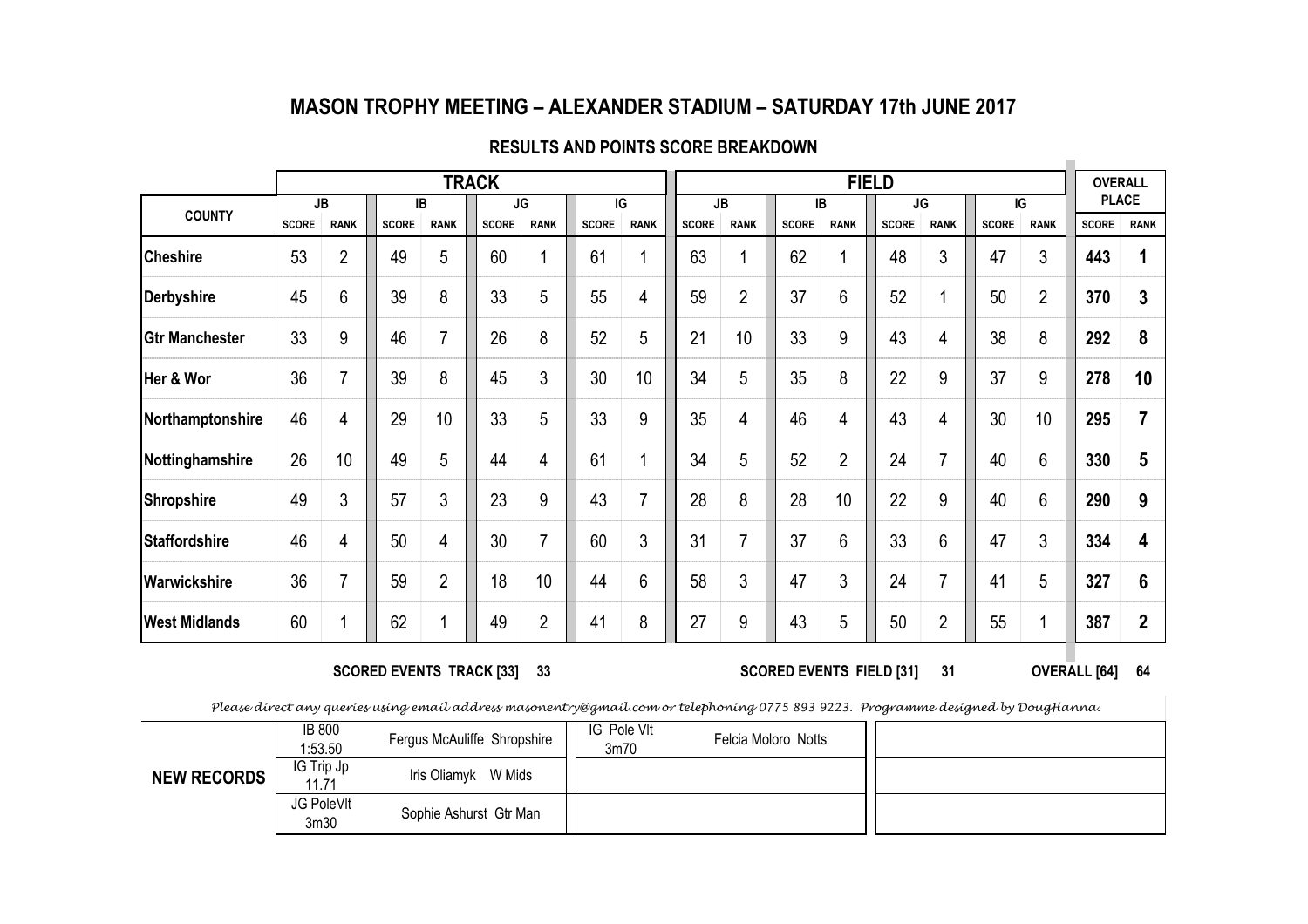# MASON TROPHY MEETING 2017

# Birmingham, Alexander Stadium

|                          |                           | <b>RECORD</b>         | 11.1    |                |                                 | <b>RECORD</b>         | 10.57       |           |                                 | <b>RECORD</b>         | 11.9    |           |                             | <b>RECORD</b>         | 11.8    |                |
|--------------------------|---------------------------|-----------------------|---------|----------------|---------------------------------|-----------------------|-------------|-----------|---------------------------------|-----------------------|---------|-----------|-----------------------------|-----------------------|---------|----------------|
|                          |                           | <b>ESAA STD</b>       | 11.7    |                |                                 | <b>ESAA STD</b>       | 11.2        |           |                                 | <b>ESAA STD</b>       | 12.8    |           |                             | <b>ESAA STD</b>       | 12.6    |                |
|                          | <b>NAME</b>               | <b>COUNTY</b>         | PERF ES |                | <b>NAME</b>                     | <b>COUNTY</b>         | <b>PERF</b> | ES        | <b>NAME</b>                     | <b>COUNTY</b>         | PERF ES |           | <b>NAME</b>                 | <b>COUNTY</b>         | PERF ES |                |
|                          | 73 Anthony Douglas        | Staffordshire         | 1.7     | $\mathbb{R}$   | 73 Harry Handsaker              | Staffordshire         | 0.6         |           | 83 Leah Okorhi                  | <b>West Midlands</b>  | $-1.7$  |           | 31 Trinity Powell           | <b>Gtr Manchester</b> | 1.8     | R <sub>1</sub> |
| wind                     | 11 Ben Basten             | Cheshire              | 0.1     | R <sub>2</sub> | 81 Emmanuel Yapobi-Attie        | Warwickshire          | $-1.3$      | R2        | <b>31 Lucy Diss</b>             | <b>Gtr Manchester</b> | $-1.9$  |           | 57 Mary Beetham-Green       | Northamptonshire      | 0.4     | R <sub>2</sub> |
|                          | <b>32</b> Benjamin To     | <b>Gtr Manchester</b> |         | R <sub>3</sub> | 82 Jaime Nalus                  | Warwickshire          | $-1.3$      | IR3       | 64 Ellie Cartwright             | Nottinghamshire       | 1.7     | R3        | 32 Mvisha Gordan            | <b>Gtr Manchester</b> | 0.7     | R <sub>3</sub> |
|                          | <b>73</b> Anthony Douglas | Staffordshire         | 11.36   | <b>IES</b>     | <b>81</b> Emmanuel Yapobi-Attie | Warwickshire          | 11.16       | <b>ES</b> | 83 Leah Okorhi                  | <b>West Midlands</b>  | 12.55   | <b>ES</b> | <b>31</b> Trinity Powell    | <b>Gtr Manchester</b> | 12.00   | ES             |
|                          | 11 Ben Basten             | Cheshire              | 11.47   | <b>IES</b>     | <b>67</b> Niall Price           | Shropshire            | 11.29       |           | 63 Ellie Brown                  | Nottinghamshire       | 12.75   | <b>ES</b> | 32 Mvisha Gordan            | <b>Gtr Manchester</b> | 12.42   | ES             |
|                          | <b>32</b> Beniamin To     | <b>Gtr Manchester</b> | 11.60   | <b>IES</b>     | 82 Jaime Nalus                  | Warwickshire          | 11.33       |           | <b>64 Ellie Cartwright</b>      | Nottinghamshire       | 12.91   |           | 57 Mary Beetham-Green       | Northamptonshire      | 12.47   | ES             |
|                          | <b>67</b> Charlie Fisher  | Shropshire            | 11.68   | <b>IES</b>     | 73 Harry Handsaker              | Staffordshire         | 11.38       |           | <b>35</b> Nikita Gottardt-Mills | Her & Wor             | 12.92   |           | <b>83</b> Michelle Owusu    | <b>West Midlands</b>  | 12.58   | ES             |
|                          | 82 Jacob Spencer          | Warwickshire          | 11.69   |                | 11 David Beaumont               | Cheshire              | 11.41       |           | 12 Elena Clough                 | Cheshire              | 12.92   |           | <b>35</b> Florence Ikpeme   | Her & Wor             | 12.63   |                |
|                          | <b>19 Will Edmonds</b>    | Derbyshire            | 11.71   |                | 74 Dan Cartwright               | Staffordshire         | 11.41       |           | 19 Sade Kaka                    | Derbyshire            | 12.94   |           | <b>84</b> Destiny Mensah    | <b>West Midlands</b>  | 12.69   |                |
|                          | 74 Haziq Hussain          | Staffordshire         | 11.73   |                | <b>68</b> Valerio Duah          | Shropshire            | 11.42       |           | 11 Jessica Nelson               | Cheshire              | 12.97   |           | 73 Emily Belton             | Staffordshire         | 12.74   |                |
|                          | <b>31</b> Mathew Holden   | <b>Gtr Manchester</b> | 11.74   |                | 83 Jamal Gask-Clarke            | West Midlands         | 11.51       |           | <b>31</b> Lucy Diss             | <b>Gtr Manchester</b> | 13.03   |           | 63 Sophia Stewart           | Nottinghamshire       | 12.87   |                |
|                          | 20 William Pullan         | Derbyshire            | 11.77   |                | 12 Cameron Duff                 | Cheshire              | 11.51       |           | 67 Isabelle Jagielka            | Shropshire            | 13.04   |           | <b>81</b> Lucy Wheeler      | Warwickshire          | 12.89   |                |
| 60m                      | 83 Oluwatobi Oke          | <b>West Midlands</b>  | 11.81   |                | 31 Adam Byron                   | <b>Gtr Manchester</b> | 11.56       |           | <b>36</b> Sarah-Jane Ollis      | Her & Wor             | 13.17   |           | 74 Charlie Peters           | Staffordshire         | 12.91   |                |
| $\overline{\phantom{0}}$ | 12 Michael Ozoemelam      | Cheshire              | 11.86   |                | 19 Sam Foreman                  | Derbyshire            | 11.68       |           | <b>57</b> Tayje Augustus        | Northamptonshire      | 13.21   |           | 11 Mia Lowndes              | Cheshire              | 12.94   |                |
|                          | 35 Sam Jones              | Her & Wor             | 11.94   |                | 32 Emili Ramirez                | <b>Gtr Manchester</b> | 11.69       |           | <b>58</b> Berny Kwei-Tagoe      | Northamptonshire      | 13.27   |           | <b>82</b> Danielle Horton   | Warwickshire          | 12.94   |                |
|                          | 36 Tom Bennett            | Her & Wor             | 11.96   |                | 84 Kieran Hodson                | <b>West Midlands</b>  | 11.71       |           | <b>84</b> Kamiya Smith          | <b>West Midlands</b>  | 13.36   |           | <b>58</b> Lauren Ager       | Northamptonshire      | 12.95   |                |
|                          | 63 Jared Bailev           | Nottinghamshire       | 11.97   |                | <b>63</b> Niall Simpson         | Nottinghamshire       | 11.81       |           | 74 Olivia Hopwood               | <b>Staffordshire</b>  | 13.45   |           | 12 Hannah Whelan            | Cheshire              | 13.04   |                |
|                          | 84 Tait Campbell          | West Midlands         | 12.00   |                | 58 Salam Rasaki                 | Northamptonshire      | 11.88       |           | <b>68</b> Courtney Preece       | Shropshire            | 13.49   |           | <b>20</b> Aba Amponsa       | Derbyshire            | 13.09   |                |
|                          | <b>57</b> Kean McCabe     | Northamptonshire      | 12.07   |                | <b>35</b> George Clements       | Her & Wor             | 11.97       |           | <b>81</b> Grace Fairweather     | Warwickshire          | 13.52   |           | <b>64</b> Lily-May Lawrence | Nottinghamshire       | 13.14   |                |
|                          | <b>64</b> Tom Davies      | Nottinghamshire       | 12.15   |                | 57 Dylan Mukhtar                | Northamptonshire      | 12.01       |           | 32 Abigail Adeniji              | <b>Gtr Manchester</b> | 13.54   |           | <b>67</b> Abby Walters      | Shropshire            | 13.23   |                |
|                          | 68 Jack Ingram            | Shropshire            | 12.31   |                | 64 Colin Mok                    | Nottinghamshire       | 12.01       |           | 82 Eloise Nowill                | Warwickshire          | 13.58   |           | <b>36</b> Yasmine Berrow    | Her & Wor             | 13.56   |                |
|                          | <b>81</b> Harvey Brown    | Warwickshire          | 12.39   |                | 20 Jacob Savage                 | Derbyshire            | 12.11       |           | 73 Lauren Hall                  | Staffordshire         | 13.65   |           | <b>68</b> Bethany Masefield | Shropshire            | 13.64   |                |
|                          |                           |                       |         |                | 36 Sam Horsburgh                | Her & Wor             | 12.13       |           | 20 Leah Proctor                 | Derbyshire            | 13.69   |           | 19 Amelia Banks             | Derbyshire            | 14.11   |                |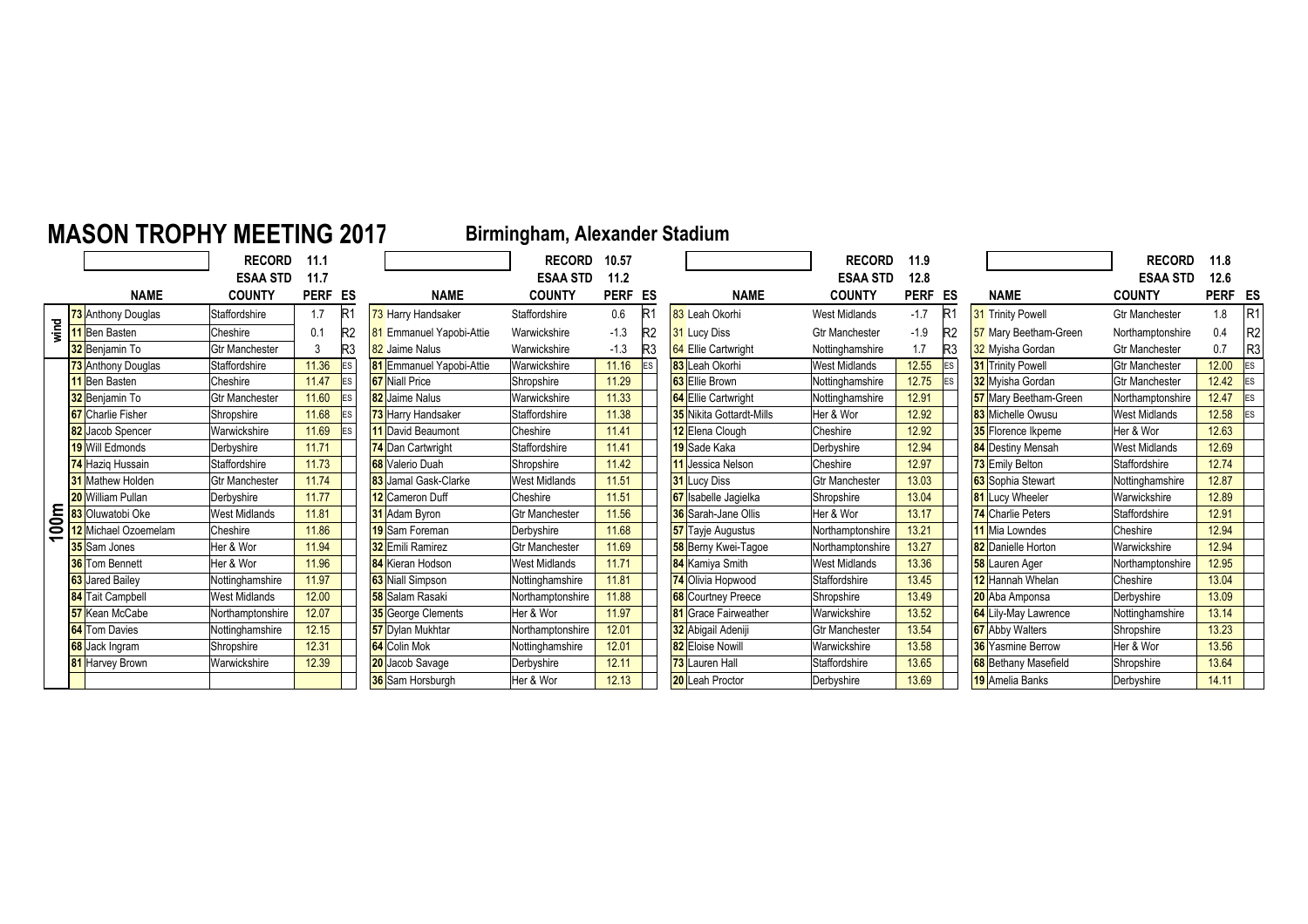|      |                              | <b>RECORD</b>         | 21.9           |                |                          | <b>RECORD</b>         | 21.7         |                |                                 | <b>RECORD</b>         | 24.4        |            |                              | <b>RECORD</b>        | 24.3           |                |
|------|------------------------------|-----------------------|----------------|----------------|--------------------------|-----------------------|--------------|----------------|---------------------------------|-----------------------|-------------|------------|------------------------------|----------------------|----------------|----------------|
|      |                              | <b>ESAA STD</b>       | 24.0           |                |                          | <b>ESAA STD</b>       | 22.8         |                |                                 | <b>ESAA STD</b>       | 26.3        |            |                              | ESAA STD             | 26.0           |                |
|      | <b>NAME</b>                  | <b>COUNTY</b>         | <b>PERF ES</b> |                | <b>NAME</b>              | <b>COUNTY</b>         | <b>PERF</b>  | ES             | <b>NAME</b>                     | <b>COUNTY</b>         | <b>PERF</b> | ES         | <b>NAME</b>                  | <b>COUNTY</b>        | <b>PERF ES</b> |                |
|      | 83 Oluwatobi Oke             | <b>West Midlands</b>  | 0.5            | <b>R</b>       | 63 Niall Simpson         | Nottinghamshire       | 0.1          |                | 83 Leah Okorhi                  | <b>West Midlands</b>  | 2.7         |            | 73 Emily Belton              | Staffordshire        | $0.5\,$        | R <sub>1</sub> |
| wind | 31 Mathew Holden             | <b>Gtr Manchester</b> | 1.5            | R <sub>2</sub> | 83 Jamal Gask-Clarke     | <b>West Midlands</b>  | 1.7          | R <sub>2</sub> | 31 Lucy Diss                    | <b>Gtr Manchester</b> | 0.2         |            | 83 Michelle Owusu            | <b>West Midlands</b> |                | R <sub>2</sub> |
|      | 84 Tait Campbell             | <b>West Midlands</b>  |                | R <sub>3</sub> | 84 Kieran Hodson         | <b>West Midlands</b>  | $\mathbf{0}$ | R3             | 84 Kamiya Smith                 | <b>West Midlands</b>  | 1.9         | R3         | 74 Charlie Peters            | Staffordshire        | 1.2            | R <sub>3</sub> |
|      | 83 Jayden Allarnby-John      | <b>West Midlands</b>  | 22.84          | <b>ES</b>      | 63 Ben Smith             | Nottinghamshire       | 22.21        | ES             | 83 Maddy Whapples               | <b>West Midlands</b>  | 25.83       | <b>IES</b> | 83 Cassie-Ann Pemberton      | <b>West Midlands</b> | 25.17          | ES             |
|      | 63 Jared Bailey              | Nottinghamshire       | 23.72          | ES             | <b>83</b> Rashawn Brown  | <b>West Midlands</b>  | 22.84        |                | 84 Cashyia McDonald             | <b>West Midlands</b>  | 26.07       | <b>IES</b> | 11 Ruka Shonibare            | Cheshire             | 25.50          | ES             |
|      | 35 Sam Jones                 | Her & Wor             | 23.81          | ES             | 73 Dan Cartwright        | Staffordshire         | 22.84        |                | <b>32</b> Holly Murray          | <b>Gtr Manchester</b> | 26.22       | ES         | 73 Emily Belton              | Staffordshire        | 25.61          | ES             |
|      | <b>67</b> Charlie Fisher     | Shropshire            | 23.91          | ES             | <b>84</b> Oshav Williams | <b>West Midlands</b>  | 22.98        |                | 31 Osa Odemwengie               | <b>Gtr Manchester</b> | 26.26       |            | 19 Florence Beadie           | Derbyshire           | 25.98          | ES             |
|      | <b>31</b> Jack Morrisey      | <b>Gtr Manchester</b> | 23.92          | ES             | 67 Jack Finn             | Shropshire            | 22.99        |                | 63 Poppy Malik                  | Nottinghamshire       | 26.32       |            | 57 Mary Beetham-Green        | Northamptonshire     | 26.14          |                |
|      | 73 Haziq Hussain             | Staffordshire         | 23.95          | ES             | 74 Harry Handsaker       | Staffordshire         | 23.22        |                | <b>12</b> Ashley Nemits         | Cheshire              | 26.50       |            | 81 Lucy Laight               | Warwickshire         | 26.22          |                |
|      | 84 Rashaan Okotie            | <b>West Midlands</b>  | 24.26          |                | 11 Cameron Duff          | Cheshire              | 23.23        |                | <b>64 Ellie Cartwright</b>      | Nottinghamshire       | 26.61       |            | 58 Erin Healy                | Northamptonshire     | 26.32          |                |
|      | <b>68</b> Thomas Clarke      | Shropshire            | 24.41          |                | <b>57</b> Bailey Swift   | Northamptonshire      | 23.28        |                | <b>35</b> Nikita Gottardt-Mills | Her & Wor             | 26.69       |            | <b>63</b> Sophia Stewart     | Nottinghamshire      | 26.64          |                |
|      | <b>36</b> Henderson Jonathan | Her & Wor             | 24.57          |                | 64 Alfie Orpwood-Colton  | Nottinghamshire       | 23.39        |                | 73 Fadia Hashish                | Staffordshire         | 26.78       |            | 82 Lucy Wheeler              | Warwickshire         | 26.76          |                |
|      | 64 Ben Sandhu                | Nottinghamshire       | 24.84          |                | 82 Rafael Cruz           | Warwickshire          | 23.45        |                | <b>36</b> Sarah-Jane Ollis      | Her & Wor             | 26.78       |            | 74 Charis Farmer             | Staffordshire        | 26.96          |                |
| 200m | <b>57</b> Alfie Sanderson    | Northamptonshire      | 24.87          |                | 36 Jay Mullings          | Her & Wor             | 23.58        |                | 19 Eniola Ajagbe                | Derbyshire            | 27.19       |            | 64 Abigail Hammond           | Nottinghamshire      | 27.53          |                |
|      | 12 Joshua Williams           | Cheshire              | 25.06          |                | 20 Joe Dicksinson        | Derbyshire            | 23.60        |                | 11 Olivia Fowler                | Cheshire              | 27.28       |            | 36 Hope Bunn                 | Her & Wor            | 27.54          |                |
|      | 74 Bradley Dolman            | Staffordshire         | 25.06          |                | 19 Josh Humberstone      | Derbyshire            | 23.71        |                | 57 Abigail Ward                 | Northamptonshire      | 27.43       |            | 12 Josie Elliot              | Cheshire             | 27.71          |                |
|      | 19 Theo Rodgers              | Derbyshire            | 25.13          |                | <b>31</b> Daniel Lavin   | <b>Gtr Manchester</b> | 23.71        |                | 58 Tayja Augustus               | Northamptonshire      | 27.50       |            | <b>67</b> Bethaney Masefield | Shropshire           | 28.09          |                |
|      | 81 Harvey Brown              | Warwickshire          | 25.23          |                | <b>81</b> Jaime Nalus    | Warwickshire          | 23.76        |                | <b>67</b> Courtney Preece       | Shropshire            | 27.60       |            | 20 Chloe Graham              | Derbyshire           | 28.16          |                |
|      | <b>58</b> Joe Bradley        | Northamptonshire      | 25.55          |                | 12 Jacob Simmonds        | Cheshire              | 24.06        |                | 74 Sydney Davies                | Staffordshire         | 27.79       |            | <b>35</b> Eleanor Duncan     | Her & Wor            | 28.19          |                |
|      |                              |                       |                |                | 35 Jordan O'Donnell      | Her & Wor             | 24.20        |                | 81 Olivia Webber                | Warwickshire          | 28.03       |            |                              |                      |                |                |
|      |                              |                       |                |                | <b>58</b> Henry Watson   | Northamptonshire      | 24.38        |                | <b>68</b> Edith Charlesworth    | Shropshire            | 28.15       |            |                              |                      |                |                |
|      |                              |                       |                |                |                          |                       |              |                | 82 Alice Jackson                | Warwickshire          | 28.25       |            |                              |                      |                |                |
|      |                              |                       |                |                |                          |                       |              |                | 20 Angelica Oparinde            | Derbyshire            | 28.28       |            |                              |                      |                |                |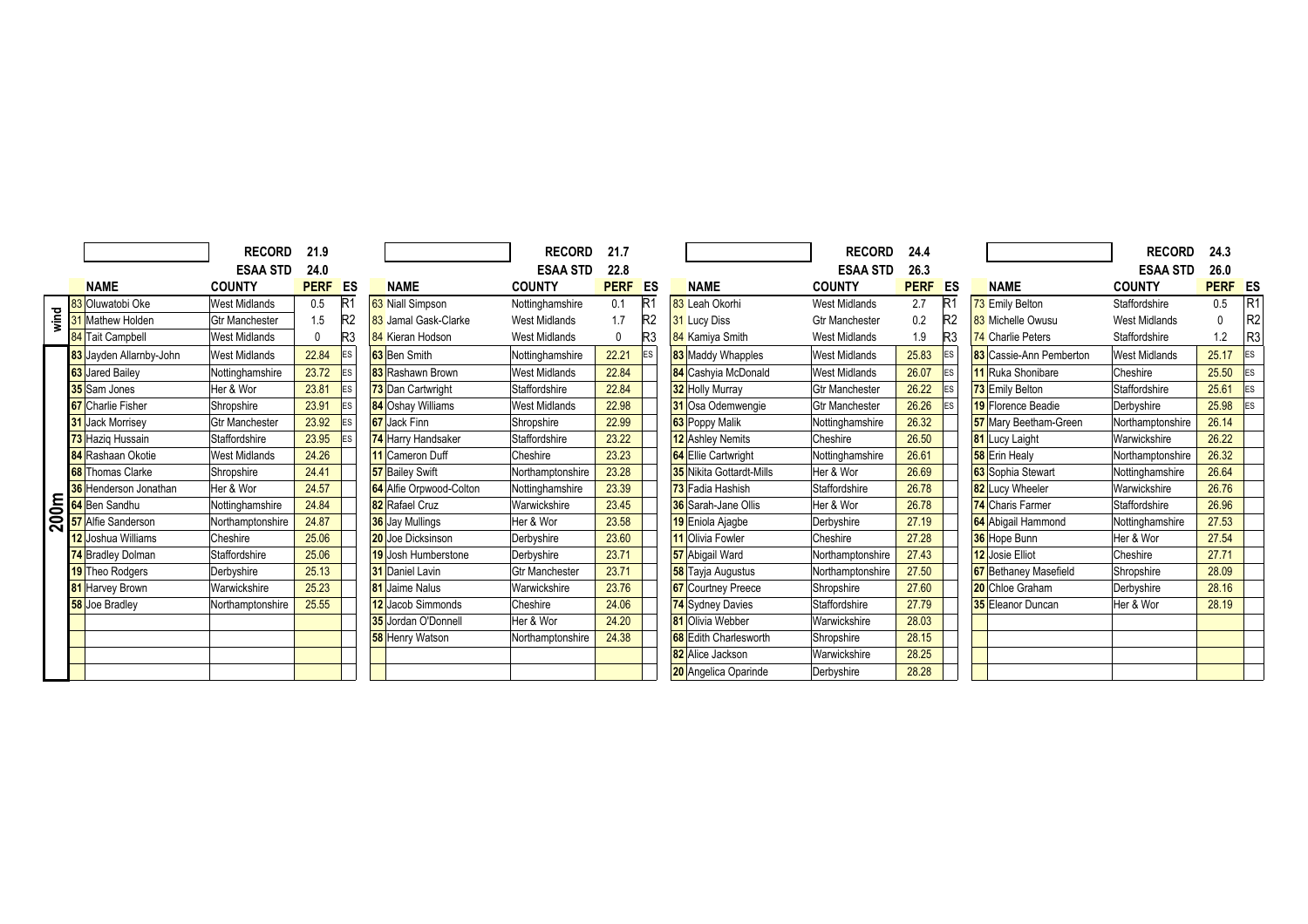|                   |                                     | RECORD 36.17            |                      |                                   | <b>RECORD</b>                  | 48.5                     |                                                  |                                      |                      |                                        | <b>RECORD</b>                             | 38.8                 |
|-------------------|-------------------------------------|-------------------------|----------------------|-----------------------------------|--------------------------------|--------------------------|--------------------------------------------------|--------------------------------------|----------------------|----------------------------------------|-------------------------------------------|----------------------|
|                   |                                     | <b>ESAA STD</b>         | 38.0                 |                                   | <b>ESAA STD</b>                | 51.1                     |                                                  |                                      |                      |                                        | <b>ESAA STD</b>                           | 41.2                 |
|                   | <b>NAME</b>                         | <b>COUNTY</b>           | PERF ES              | <b>NAME</b>                       | <b>COUNTY</b>                  | <b>PERF</b><br>ES        |                                                  |                                      |                      | <b>NAME</b>                            | <b>COUNTY</b>                             | PERF ES              |
|                   | 11 Sam Worthington                  | Cheshire                | 37.38<br>ES          | 11 Tom Baines                     | Cheshire                       | ES<br>49.58              |                                                  |                                      |                      | 31 Natasha Harrison                    | <b>Gtr Manchester</b>                     | 40.06<br><b>ES</b>   |
|                   | 83 Joshua Hale                      | <b>West Midlands</b>    | 37.46<br>ES          | 35 Josh Pearson                   | Her & Wor                      | ES<br>50.61              |                                                  |                                      |                      | 73 Chelsey Marsden                     | Staffordshire                             | 41.00<br>ES          |
|                   | 12 Brandon Morgan                   | Cheshire                | 38.04                | <b>81</b> Ben Hawkes              | Warwickshire                   | Es<br>50.85              |                                                  |                                      |                      | 67 Lucy Elcock                         | Shropshire                                | ES<br>41.13          |
|                   | 73 Timothy Li                       | Staffordshire           | 38.85                | 73 Jack Wakefield                 | Staffordshire                  | 51.24                    |                                                  |                                      |                      | 11 Chloe Newbigging                    | Cheshire                                  | 41.22                |
|                   | 57 Benjamin Mensah                  | Northamptonshire        | 38.97                | 83 Taran Brissett                 | <b>West Midlands</b>           | 51.39                    |                                                  |                                      |                      | 32 Georgia Walsh                       | <b>Gtr Manchester</b>                     | 42.09                |
|                   | <b>31</b> Finn Toal                 | <b>Gtr Manchester</b>   | 39.00                | 36 Stewart Greenhalgh             | Her & Wor                      | 52.28                    |                                                  |                                      |                      | 19 Lauren Blakey                       | Derbyshire                                | 42.46                |
|                   | 63 Alex Cooper                      | Nottinghamshire         | 39.01                | 31 Lokona Musenga                 | <b>Gtr Manchester</b>          | 52.85                    |                                                  |                                      |                      | 63 Morgan Spink                        | Nottinghamshire                           | 42.61                |
| $\frac{1}{400}$ m | <b>67</b> Charlie Carvell           | Shropshire              | 39.08                | 84 Adam Mohamed                   | <b>West Midlands</b>           | 53.00                    |                                                  |                                      |                      | 74 Eve Clawley                         | Staffordshire                             | 42.86                |
|                   | <b>68</b> Jannick Jones             | Shropshire              | 39.21                | 82 Will Price                     | Warwickshire                   | 53.27                    |                                                  |                                      |                      | 82 Elizabeth Truslove                  | Warwickshire                              | 43.44                |
|                   | 20 Paul Kerry                       | Derbyshire              | 39.22                | 32 Tom Grundy                     | Gtr Manchester                 | 53.43                    |                                                  |                                      |                      | 81 Anna Gionis                         | Warwickshire                              | 43.54                |
|                   | 35 Ethan Hart                       | Her & Wor               | 39.23                | 19 Issac Rushworth                | Derbyshire                     | 54.23                    |                                                  |                                      |                      | <b>64</b> Amy Tivey                    | Nottinghamshire                           | 43.70                |
| 300m              | 84 Jamie Russell                    | <b>West Midlands</b>    | 39.29                | 20 Tobian Catsburg                | Derbyshire                     | 54.25                    |                                                  |                                      |                      | 83 Jasmin Drummond                     | <b>West Midlands</b>                      | 43.70                |
|                   | 19 Lewis Fletcher                   | Derbyshire              | 39.58                | 12 Tristan Hall                   | Cheshire                       | 54.46                    |                                                  |                                      |                      | 35 Hope Bunn                           | Her & Wor                                 | 44.46                |
|                   | 32 Luke Matheson                    | <b>Gtr Manchester</b>   | 39.84                | 63 Cameron Rawson                 | Nottinghamshire                | 54.65                    |                                                  |                                      |                      | <b>36</b> Katie Harris                 | Her & Wor                                 | 44.57                |
|                   | <b>58</b> Louis Steed               | Northamptonshire        | 40.10                | <b>68</b> Nick Street             | Shropshire                     | 55.33                    |                                                  |                                      |                      | 20 Morgan Higginson                    | Derbyshire                                | 44.65                |
|                   | 82 Reece Newey                      | Warwickshire            | 40.44                | 74 Edward Sheffield               | Staffordshire                  | 55.79                    |                                                  |                                      |                      | 12 Chloe Mason                         | Cheshire                                  | 44.95                |
|                   | <b>36</b> Lewis Harper              | Her & Wor               | 40.61                | <b>64</b> Luke Saver              | Nottinghamshire                | 56.87                    |                                                  |                                      |                      | 58 Loleta Spencer                      | Northamptonshire                          | 46.38                |
|                   | 64 Leon Norman Thomas               | Nottinghamshire         | 41.27                | 57 Henry Codling                  | Northamptonshire               | 56.96                    |                                                  |                                      |                      | 68 Anna-Maria Wake                     | Shropshire                                | 46.58                |
|                   |                                     |                         |                      | 58 Tobias Heayns                  | Northamptonshire               | 58.86                    |                                                  |                                      |                      | 57 Mel Loveday                         | Northamptonshire                          | 46.76                |
|                   |                                     |                         |                      |                                   |                                |                          |                                                  |                                      |                      |                                        |                                           |                      |
|                   |                                     |                         |                      |                                   |                                |                          |                                                  |                                      |                      |                                        |                                           |                      |
|                   |                                     |                         |                      |                                   |                                |                          |                                                  |                                      |                      |                                        |                                           |                      |
|                   |                                     | <b>RECORD #######</b>   |                      | <b>NEW RECORD</b>                 | RECORD #######                 |                          |                                                  | <b>RECORD #######</b>                |                      |                                        | RECORD #######                            |                      |
|                   |                                     | <b>ESAA STD 02:05.0</b> |                      |                                   | <b>ESAA STD 01:58.0</b>        |                          |                                                  | <b>ESAA STD 02:19.0</b>              |                      |                                        | <b>ESAA STD 02:16.0</b>                   |                      |
|                   | <b>NAME</b>                         | <b>COUNTY</b>           | PERF ES              | <b>NAME</b>                       | <b>COUNTY</b>                  | PERF ES                  | <b>NAME</b>                                      | <b>COUNTY</b>                        | PERF ES              | <b>NAME</b>                            | <b>COUNTY</b>                             | PERF ES              |
|                   | 19 Gabriel Gisborne                 | Derbyshire              | 02:00.62 ES          | 73 Ferqus McAuliffe               | Staffordshire                  | $01:53.85$ ES            | 12 Emily Misantoni                               | Cheshire                             | <b>#######</b> ES    | 11 Stephanie Moss                      | Cheshire                                  | 02:17.30             |
|                   | 83 Joe Martin                       | <b>West Midlands</b>    | 02:00.70 ES          | <b>67</b> Ollie Carvell           | Shropshire                     | 01:54.03 ES              | 63 Maya Todd-McIntyre                            | Nottinghamshire                      | 02:17.55 ES          | 12 Emily Lowery                        | Cheshire                                  | 02:17.50             |
|                   | 11 Luke Chambers                    | Cheshire                | 02:04.34 ES          | 31 Luke Chesters                  | <b>Gtr Manchester</b>          | 01:55.75 ES              | 64 Lauren McNeil                                 | Nottinghamshire                      | 02:19.64             | <b>81</b> Beth Sykes                   | Warwickshire                              | 02:18.05             |
|                   | 84 Dylan King                       | <b>West Midlands</b>    | 02:05.49             | 83 Adam Saul-Braddock             | <b>West Midlands</b>           | 01:56.80 ES<br><b>ES</b> | 73 Aliyah Westwood                               | Staffordshire                        | 02:21.16             | 82 Imogen Sheppard                     | Warwickshire                              | 02:20.53             |
|                   | <b>58</b> Luca Mayes                | Northamptonshire        | 02:06.70             | 11 Ben Lee                        | Cheshire                       | 01:57.75                 | 19 Valentina Costa                               | Derbyshire                           | 02:21.43             | 63 Amber Scott                         | Nottinghamshire                           | 02:21.09             |
|                   | 31 Joe Mangan                       | <b>Gtr Manchester</b>   | 02:08.02             | 74 Josh Ward<br>63 Sam Richardson | Staffordshire                  | 01:58.65                 | <b>67</b> Charlotte Burrows<br>20 Claudia Turell | Shropshire                           | 02:21.99             | 32 Mia Gibbons                         | <b>Gtr Manchester</b>                     | 02:21.63             |
|                   | 67 Josh Williams<br>12 Sam Stephens | Shropshire<br>Cheshire  | 02:08.46<br>02:09.26 | 20 Jacob Buckley                  | Nottinghamshire                | 02:00.67<br>02:01.60     | 11 Ruby Spencer                                  | Derbyshire<br>Cheshire               | 02:23.13<br>02:24.56 | 58 Poppy Carmichael<br>31 Abby O'Neill | Northamptonshire<br><b>Gtr Manchester</b> | 02:22.93<br>02:23.19 |
|                   | <b>57</b> Dylan Bowley              | Northamptonshire        | 02:09.29             | 57 Joe Musgrove                   | Derbyshire<br>Northamptonshire | 02:02.84                 | 31 Ty Brockley-Langford                          | <b>Gtr Manchester</b>                | 02:24.62             |                                        | Staffordshire                             | 02:23.70             |
|                   | 82 Tom Szwarcer                     | Warwickshire            | 02:09.52             | <b>64</b> Matthew Barnes          | Nottinghamshire                | 02:03.19                 | 57 Amelia McMurtie                               | Northamptonshire                     | 02:25.79             | 73 Eve Clawley<br>57 Selina Scott      | Northamptonshire                          | 02:24.53             |
|                   | 63 Harri Thorman                    | Nottinghamshire         | 02:11.20             | 12 Matthew Browne                 | Cheshire                       | 02:04.15                 | 83 Chloe Pettitt                                 | <b>West Midlands</b>                 | 02:26.29             | 20 Taya Joslin                         | Derbyshire                                | 02:26.24             |
| 800m              | 81 Ty Adkins                        | Warwickshire            | 02:11.25             | 32 Rocco Zanon-Brown              | <b>Gtr Manchester</b>          | 02:04.96                 | 32 Emily Russell                                 | <b>Gtr Manchester</b>                | 02:26.63             | <b>67</b> Lillian Wilcox               | Shropshire                                | 02:26.70             |
|                   | 20 Frances Higton                   | Derbyshire              | 02:12.29             | <b>58</b> Matthew Rushton         | Northamptonshire               | 02:05.31                 | 74 Thando Hart                                   | Staffordshire                        | 02:26.63             | 35 Leah Spencer                        | Her & Wor                                 | 02:27.49             |
|                   | <b>35</b> Luke Richardson           | Her & Wor               | 02:12.39             | 68 Jacob Tidridge                 | Shropshire                     | 02:06.87                 | 81 Rosie Cale                                    | Warwickshire                         | 02:28.24             | <b>36</b> Georgina Lees                | Her & Wor                                 | 02:27.89             |
|                   | 36 Max Price                        | Her & Wor               | 02:14.36             | 19 Jude Bush                      | Derbyshire                     | 02:08.27                 | <b>36</b> Ruby Turner                            | Her & Wor                            | 02:28.32             | 83 Rae Nicholls                        | <b>West Midlands</b>                      | 02:29.03             |
|                   | 64 Finlay Hutchinson                | Nottinghamshire         | 02:14.79             | 84 Ben Prince                     | <b>West Midlands</b>           | 02:08.57                 | 68 Shana Stewardson                              | Shropshire                           | 02:29.09             | 84                                     | 0 West Midlands                           | 02:31.38             |
|                   | 74 Josh Milner                      | Staffordshire           | 02:14.98             | 35 Lawrence Hooker                | Her & Wor                      | 02:10.45                 | 58 Katy Mannix                                   | Northamptonshire                     | 02:29.52             | 74 Holly Dykes                         | Staffordshire                             | 02:31.43             |
|                   | 68 Charlie Woodward                 | Shropshire              | 02:18.53             | 82 Cian Hutton                    | Warwickshire                   | 02:14.57                 | 35 Libby Hawkswell                               | Her & Wor                            | 02:29.86             | 19 Allis McFarlane                     | Derbyshire                                | 02:32.09             |
|                   |                                     |                         |                      | 81 Jonathan Knox                  | Warwickshire                   | 02:15.67                 | 82 Sian Lewis<br>84 Kara Ingram                  | Warwickshire<br><b>West Midlands</b> | 02:31.44<br>02:35.63 | 64 Freya Strom                         | Nottinghamshire                           | 02:36.55             |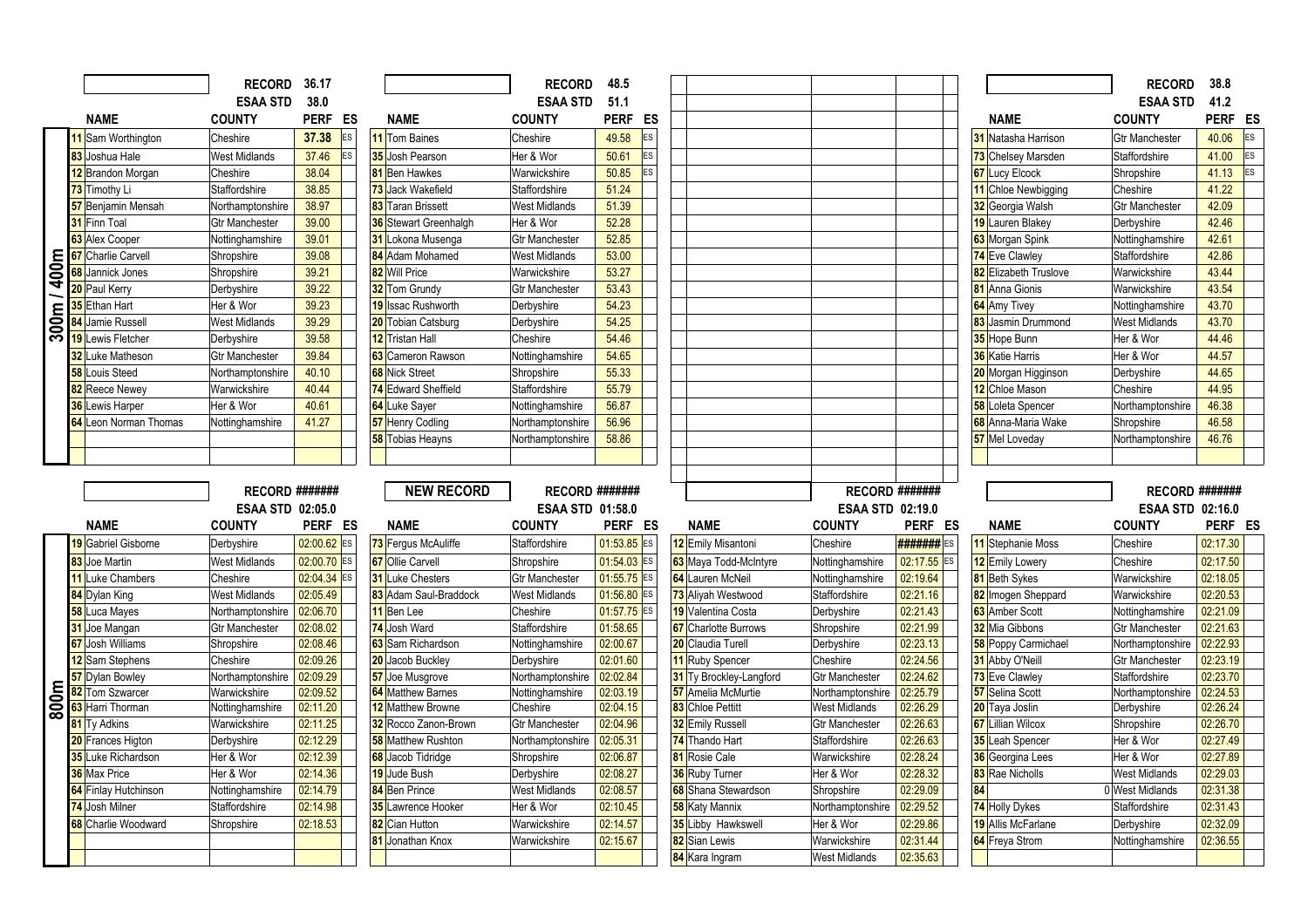|                          |                                                                   | <b>RECORD #######</b>   |             |                          | <b>RECORD #######</b>   |             |    |                             | <b>RECORD #######</b>   |             |                        | <b>RECORD #######</b>   |             |  |
|--------------------------|-------------------------------------------------------------------|-------------------------|-------------|--------------------------|-------------------------|-------------|----|-----------------------------|-------------------------|-------------|------------------------|-------------------------|-------------|--|
|                          |                                                                   | <b>ESAA STD 04:22.0</b> |             |                          | <b>ESAA STD 04:07.0</b> |             |    |                             | <b>ESAA STD 04:50.0</b> |             |                        | <b>ESAA STD 04:45.0</b> |             |  |
|                          | <b>NAME</b>                                                       | <b>COUNTY</b>           | PERF<br>ES  | <b>NAME</b>              | <b>COUNTY</b>           | <b>PERF</b> | ES | <b>NAME</b>                 | <b>COUNTY</b>           | PERF ES     | <b>NAME</b>            | <b>COUNTY</b>           | PERF ES     |  |
|                          | 67 Liam Rawlings                                                  | Shropshire              | 04:13.07 ES | 83 Keelan Hopewell       | <b>West Midlands</b>    | 04:01.97 ES |    | 11 Sian Heslop              | Cheshire                | 04:40.43 ES | 19 Molly Hudson        | Derbyshire              | 04:41.51 ES |  |
|                          | <b>57</b> Archie Parkinson                                        | Northamptonshire        | 04:16.04 ES | 73 Callum Abberley       | Staffordshire           | 04:02.66 ES |    | 73 Ella Semple              | Staffordshire           | 04:40.96 ES | 63 Amber Scott         | Nottinghamshire         | 04:44.02 ES |  |
|                          | 84 Ryan Shields                                                   | <b>West Midlands</b>    | 04:20.96 ES | 63 Morgan Gallimore      | Nottinghamshire         | 04:04.91 ES |    | 35 Lily Saxon               | Her & Wor               | 04:41.11 ES | <b>11</b> Holly Smith  | Cheshire                | 04:46.26    |  |
|                          | 83 Adam Visram-Cipolletta                                         | <b>West Midlands</b>    | 04:22.61    | <b>67</b> Connor Bentley | Shropshire              | 04:05.26 ES |    | 12 Lara Crawford            | Cheshire                | 04:49.49 ES | 32 Aine Gibbons        | <b>Gtr Manchester</b>   | 04:54.29    |  |
|                          | 63 Ben Smith                                                      | Nottinghamshire         | 04:24.12    | 57 Adam Caulfield        | Northamptonshire        | 04:05.51 ES |    | 19 Sasseh Badjia            | Derbyshire              | 04:53.68    | <b>12</b> Amy Nuttall  | Cheshire                | 05:01.51    |  |
|                          | <b>19</b> Daniel Brown                                            | Derbyshire              | 04:28.41    | <b>64</b> Milan Campion  | Nottinghamshire         | 04:07.81    |    | <b>32</b> Eve Collier       | <b>Gtr Manchester</b>   | 04:54.00    | <b>31</b> Emily Hughes | <b>Gtr Manchester</b>   | 05:04.86    |  |
|                          | <b>31</b> Joe Bentall                                             | <b>Gtr Manchester</b>   | 04:30.16    | <b>35</b> Jake Cavens    | Her & Wor               | 04:09.83    |    | 31 Eleanor Parkman          | <b>Gtr Manchester</b>   | 04:54.87    | 35 Ellen Bowen         | Her & Wor               | 05:08.14    |  |
|                          | <b>58</b> Fergus Scott                                            | Northamptonshire        | 04:31.35    | 19 Luke Ward             | Derbyshire              | 04:10.96    |    | 74 Molly Williams           | Staffordshire           | 04:57.15    | 64 Ava Remzi           | Nottinghamshire         | 05:08.42    |  |
|                          |                                                                   | <b>Gtr Manchester</b>   | 04:33.54    | <b>31 Harry Collier</b>  | <b>Gtr Manchester</b>   | 04:11.94    |    | 81 Georgina Campbell        | Warwickshire            | 04:58.69    | 36 Imogen Gillgrass    | Her & Wor               | 05:16.17    |  |
|                          | E 32 Louie Johnson<br>S 11 Finley Proffitt<br>G 68 Reuben Crombie | Cheshire                | 04:34.72    | 74 Harrison Hardy-Smith  | Staffordshire           | 04:16.30    |    | 83 Charlotte Hey            | <b>West Midlands</b>    | 05:02.01    | 74 Elizabeth Clarkson  | Staffordshire           | 05:16.29    |  |
|                          |                                                                   | Shropshire              | 04:36.11    | <b>84</b> Lewis Henry    | <b>West Midlands</b>    | 04:19.49    |    | <b>36</b> Jodie Ruane       | Her & Wor               | 05:04.54    | 20 Rebecca Beech       | Derbyshire              | 05:22.01    |  |
| $\overline{\phantom{0}}$ | <b>12</b> Edward Pettitt                                          | Cheshire                | 04:36.70    | 82 Owain Jones           | Warwickshire            | 04:20.38    |    | 63 Yasmin Nutt              | Nottinghamshire         | 05:06.50    | <b>68</b> Lydia Carter | Shropshire              | 05:22.08    |  |
|                          | 82 Jai Sispal                                                     | Warwickshire            | 04:37.71    | <b>68</b> Luke Moses     | Shropshire              | 04:23.46    |    | <b>84</b> Katherine Scott   | <b>West Midlands</b>    | 05:07.40    | 81 Emily Reed          | Warwickshire            | 05:25.64    |  |
|                          | 73 Fin Ballantyne                                                 | Staffordshire           | 04:39.91    | 32 Patrick Cusack        | <b>Gtr Manchester</b>   | 04:24.63    |    | 82 Ellen Taylor             | Warwickshire            | 05:07.63    | <b>57</b> Lucy Stevens | Northamptonshire        | 05:28.44    |  |
|                          | <b>35</b> Sam Davey                                               | Her & Wor               | 04:41.96    | 11 John Humphries        | Cheshire                | 04:25.35    |    | <b>58</b> Holly Walker      | Northamptonshire        | 05:11.99    | 82 Abbie Wootton       | Warwickshire            | 05:33.07    |  |
|                          | 81 Scott Hendry                                                   | Warwickshire            | 04:47.36    | <b>36</b> Joe Hamilton   | Her & Wor               | 04:27.85    |    | <b>57</b> Claudia Searle    | Northamptonshire        | 05:12.70    | 73 Allegra Souter      | Staffordshire           | 05:35.88    |  |
|                          | 20 Sam Allen                                                      | Derbyshire              | 04:49.21    | 81 Cian McKeany          | Warwickshire            | 04:28.03    |    | 20 Mia Slevin               | Derbyshire              | 05:13.81    |                        |                         |             |  |
|                          | 74 Will Tams                                                      | Staffordshire           | 04:53.34    | 12 Harper Whitehead      | Cheshire                | 04:31.45    |    | <b>67</b> Charlotte Gilbody | Shropshire              | 05:15.17    |                        |                         |             |  |
|                          | 64 Ed Parry                                                       | Nottinghamshire         | 04:54.78    | 20 Jake Martin           | Derbyshire              | 04:37.48    |    | 68 Cameron-Ellie Mander     | Shropshire              | 05:20.45    |                        |                         |             |  |
|                          |                                                                   |                         |             |                          |                         |             |    |                             |                         |             |                        |                         |             |  |

RECORD #######

|       |                             | <b>ESAA STD 08:59.0</b> |             |                          | ESAA STD 09:56.8     |          |
|-------|-----------------------------|-------------------------|-------------|--------------------------|----------------------|----------|
|       | <b>35</b> Chris McLeod      | Her & Wor               | 08:57.99 ES | 19 Jasmine Cooper        | Derbyshire           | 10:15.55 |
|       | 11 Alex Doyle               | Cheshire                | 09:06.01    | <b>67</b> Jess Humphreys | Shropshire           | 10:23.62 |
|       | <b>58</b> Fynn Batkin       | Northamptonshire        | 09:08.74    | 11 Lucy Smith            | Cheshire             | 10:34.87 |
|       | <b>31</b> Xavier O'Hare     | <b>Gtr Manchester</b>   | 09:12.17    | 83 Megan Taylor          | <b>West Midlands</b> | 10:51.85 |
|       | 81 Rhys James               | Warwickshire            | 09:14.43    | <b>63</b> Mollie Scott   | Nottinghamshire      | 10:54.91 |
|       | 83 Miles Clisham            | West Midlands           | 09:14.48    | <b>20</b> Louise Cocking | Derbyshire           | 11:03.55 |
|       | 73 Lee-J Watson             | Staffordshire           | 09:14.89    | <b>36</b> Briony Bishop  | Her & Wor            | 11:35.92 |
|       | 63 Samuel Roberts           | Nottinghamshire         | 09:15.03    | 35 Holly Love            | Her & Wor            | 11:44.72 |
|       | <b>36</b> George Beardsmore | Her & Wor               | 09:16.31    | 12 Katelyn Mooney        | Cheshire             | 11:46.32 |
| 3000m | 12 Joe Buckley              | Cheshire                | 09:18.52    |                          |                      |          |
|       | 19 Ethan Barr               | Derbyshire              | 09:21.19    |                          |                      |          |
|       | <b>74</b> Harry Walters     | Staffordshire           | 09:28.13    |                          |                      |          |
|       | 84 Harry Dyall              | West Midlands           | 09:33.94    |                          |                      |          |
|       | 64 James Dickinson          | Nottinghamshire         | 09:35.71    |                          |                      |          |
|       | <b>20</b> Sennay Mckaine    | Derbyshire              | 09:46.43    |                          |                      |          |
|       | <b>67</b> Jake Pickett      | Shropshire              | 09:46.45    |                          |                      |          |
|       | <b>57</b> Matthew Cronicle  | Northamptonshire        | 09:54.08    |                          |                      |          |
|       | <b>68</b> Matthew Vaughn    | Shropshire              | 10:42.89    |                          |                      |          |
|       |                             |                         |             |                          |                      |          |
|       |                             |                         |             |                          |                      |          |

RECORD ####### ESAA STD 09:56.8

| 19 Jasmine Cooper       | Derbyshire           | 10:15.55 |  |
|-------------------------|----------------------|----------|--|
| 67 Jess Humphreys       | Shropshire           | 10:23.62 |  |
| 11 Lucy Smith           | Cheshire             | 10:34.87 |  |
| 83 Megan Taylor         | <b>West Midlands</b> | 10:51.85 |  |
| 63 Mollie Scott         | Nottinghamshire      | 10:54.91 |  |
| 20 Louise Cocking       | Derbyshire           | 11:03.55 |  |
| <b>36</b> Briony Bishop | Her & Wor            | 11:35.92 |  |
| 35 Holly Love           | Her & Wor            | 11:44.72 |  |
| 12 Katelyn Mooney       | Cheshire             | 11:46.32 |  |
|                         |                      |          |  |
|                         |                      |          |  |
|                         |                      |          |  |
|                         |                      |          |  |
|                         |                      |          |  |
|                         |                      |          |  |
|                         |                      |          |  |
|                         |                      |          |  |
|                         |                      |          |  |
|                         |                      |          |  |
|                         |                      |          |  |
|                         |                      |          |  |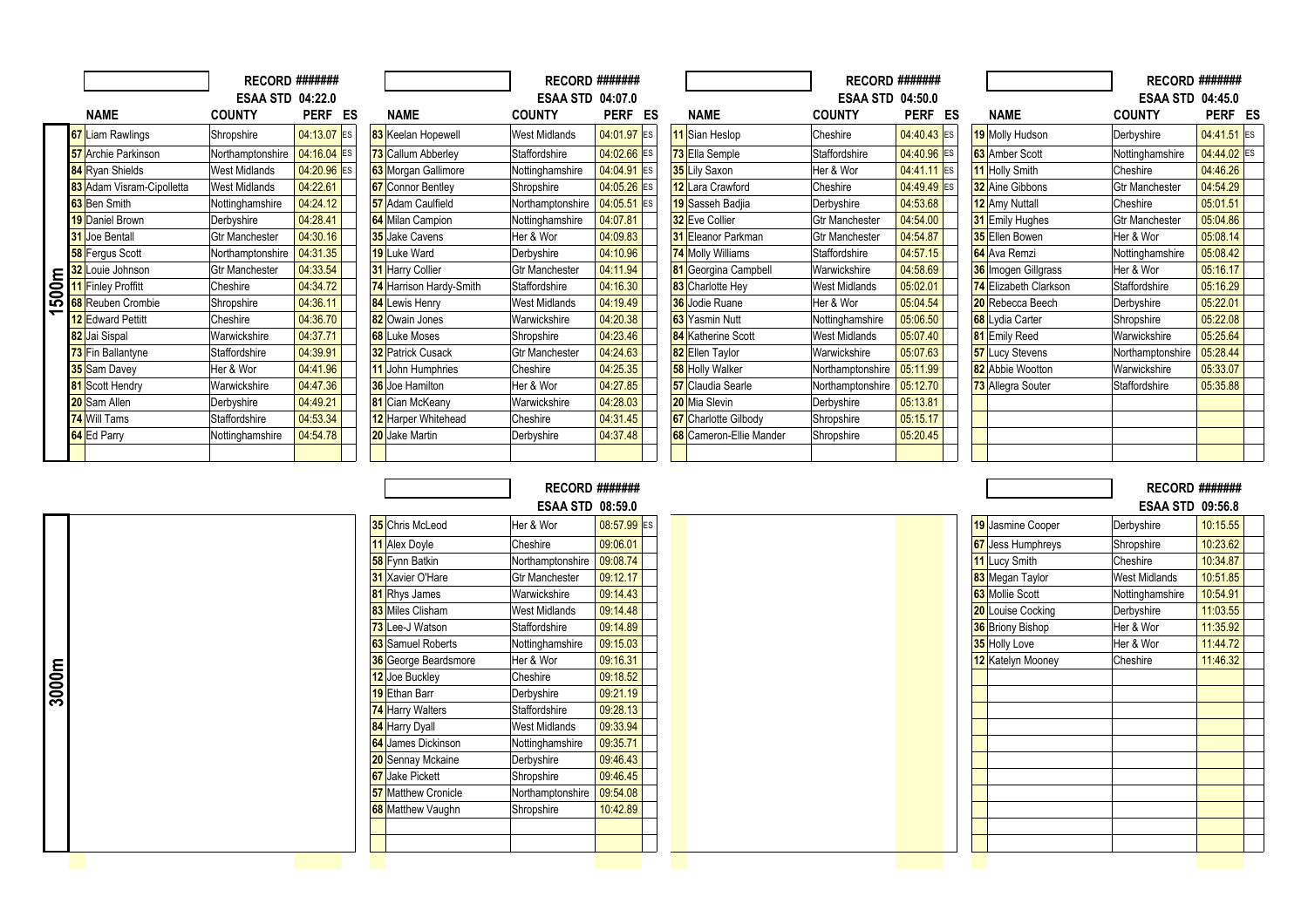|                       |                          | <b>RECORD</b>           | 11.3        |                |                            | <b>RECORD</b>         | 13.1        |                |                           | <b>RECORD</b>           | 11.2        |                |                                        | <b>RECORD</b>                            | 11.3           |                |
|-----------------------|--------------------------|-------------------------|-------------|----------------|----------------------------|-----------------------|-------------|----------------|---------------------------|-------------------------|-------------|----------------|----------------------------------------|------------------------------------------|----------------|----------------|
|                       |                          | <b>ESAA STD</b>         | 12.0        |                |                            | <b>ESAA STD</b>       | 14          |                |                           | <b>ESAA STD</b>         | 11.7        |                |                                        | <b>ESAA STD</b>                          | 12.0           |                |
|                       | <b>NAME</b>              | <b>COUNTY</b>           | PERF ES     |                | <b>NAME</b>                | <b>COUNTY</b>         | <b>PERF</b> | ES             | <b>NAME</b>               | <b>COUNTY</b>           | <b>PERF</b> | ES             | <b>NAME</b>                            | <b>COUNTY</b>                            | PERF ES        |                |
|                       | 83 Oluwatobi Oke         | West Midlands           | $-0.1$      | R <sub>1</sub> | 83 Jamal Gask-Clarke       | <b>West Midlands</b>  | 0.9         | R1             | 67 Isabelle Jaqielka      | Shropshire              | 0.8         | R1             | 19 Amelia Banks                        | Derbyshire                               | 1.4            | R <sub>1</sub> |
| wind                  | 35 Sam Jones             | Her & Wor               | $-1.6$      | R <sub>2</sub> | 81 Emmanuel Yapobi-Attie   | Warwickshire          | 0.9         | R2             | 11 Jessica Nelson         | Cheshire                | $-0.1$      | R <sub>2</sub> | 63 Sophia Stewart                      | Nottinghamshire                          | 2.1            | R <sub>2</sub> |
|                       | 36 Tom Bennett           | Her & Wor               | $-1.2$      | R <sub>3</sub> | 82 Jaime Nalus             | Warwickshire          | 1.5         | R <sub>3</sub> |                           |                         |             | R3             | 74 Charlie Peters                      | Staffordshire                            | 2.5            | R <sub>3</sub> |
|                       | 83 Elliott Harris        | <b>West Midlands</b>    | 11.49       | ES             | <b>81</b> Oliver Cresswell | Warwickshire          | 13.24       | ES             | <b>67</b> Dani Hales      | Shropshire              | 11.35       | <b>ES</b>      | 63 Emily Race                          | Nottinghamshire                          | 11.51          | <b>ES</b>      |
|                       | 81 Cole Williams         | Warwickshire            | 12.43       |                | 83 Jordan Ricketts         | <b>West Midlands</b>  | 13.53       | ES             | 11 Abi Pawlett            | Cheshire                | 11.37       | ES             | 73 Amy Pye                             | Staffordshire                            | 11.66          | <b>ES</b>      |
|                       | <b>35</b> Matt Griffin   | Her & Wor               | 12.47       |                | 31 Nahom Selemon           | <b>Gtr Manchester</b> | 13.85       | ES             | 83 Alexia Bennett - Cordy | <b>West Midlands</b>    | 11.46       | ES             | 19 Rebecca Johns                       | Derbyshire                               | 11.72          | ES             |
|                       | <b>36</b> Sam Roberts    | Her & Wor               | 12.49       |                | 19 Oliver Dakin            | Derbyshire            | 14.20       |                | 57 Cleo Martin-Evans      | Northamptonshire        | 11.52       | <b>ES</b>      | 74 Rebecca Sheffield                   | Staffordshire                            | 11.92          | <b>ES</b>      |
|                       | <b>67</b> Tobie Watson   | Shropshire              | 12.57       |                | <b>67</b> Jake Akindutire  | Shropshire            | 14.34       |                | 81 Georgina McCunn        | Warwickshire            | 11.83       |                | 31 Laura Hickey                        | <b>Gtr Manchester</b>                    | 12.11          |                |
| $\boldsymbol{\sigma}$ | 19 Alex Cheetham         | Derbyshire              | 12.67       |                | 82 Owen Sherriff           | Warwickshire          | 14.67       |                | 64 Amelia Briggs-Goode    | Nottinghamshire         | 12.06       |                | 82 Abbie Draper                        | Warwickshire                             | 12.17          |                |
| m                     | <b>58</b> Miykael Forbes | Northamptonshire        | 12.87       |                | 35 Will Thorley            | Her & Wor             | 15.05       |                | 58 Amelia Tutt            | Northamptonshire        | 12.12       |                | 64 Lily-May Lawrence                   | Nottinghamshire                          | 12.20          |                |
|                       | 20 Charlie Grottick      | Derbyshire              | 12.89       |                | 11 Joe Williams            | Cheshire              | 15.06       |                | 63 Jessica Lake           | Nottinghamshire         | 12.16       |                | <b>67</b> Dora Tomlinson               | Shropshire                               | 12.29          |                |
|                       | 82 Jacob Spencer         | Warwickshire            | 12.93       |                | 68 Kieran Beech            | Shropshire            | 15.31       |                | 12 Rosie Meakin           | Cheshire                | 12.16       |                | 81 Georgia Clarke                      | Warwickshire                             | 12.36          |                |
| <u>HURDLE</u>         | 73 Owen Sproston         | Staffordshire           | 13.00       |                | 73 Joseph Taylor           | Staffordshire         | 15.43       |                | 35 Hannah Sahota          | Her & Wor               | 12.25       |                | 11 Rebecca Hardy                       | Cheshire                                 | 12.40          |                |
|                       | 68 Jack Sweeney          | Shropshire              | 13.02       |                | 74 Nathaniel Sackey        | Staffordshire         | 15.78       |                | 19 Charlie Yates          | Derbyshire              | 12.26       |                | 20 Lydia Cresswell                     | Derbyshire                               | 12.54          |                |
| <b>SPRINT</b>         | 11 Jack Garner           | Cheshire                | 13.23       |                | 12 Ethan Hall              | Cheshire              | 15.92       |                | 73 Sydney Davies          | Staffordshire           | 12.41       |                | 57 Rhania Akii-Bua                     | Northamptonshire                         | 12.66          |                |
|                       | 12 David Naylor          | Cheshire                | 13.24       |                | 57 Samuel Tutt             | Northamptonshire      | 15.93       |                | 82 Jasmine Williams       | Warwickshire            | 12.47       |                | 12 Zoe Leydon                          | Cheshire                                 | 12.87          |                |
|                       | 31 Zac Stiller           | <b>Gtr Manchester</b>   | 13.37       |                | 58 George Edwards          | Northamptonshire      | 16.19       |                | <b>31</b> Amy Garroch     | <b>Gtr Manchester</b>   | 13.07       |                | 32 Alana Birch                         | <b>Gtr Manchester</b>                    | 13.25          |                |
|                       | 84 Joseph Brain          | West Midlands           | 13.79       |                | 32 Zak Martin              | Gtr Manchester        | 16.31       |                | 74 Megan Shields          | Staffordshire           | 13.40       |                |                                        |                                          |                |                |
|                       | 74 Rico Jones            | Staffordshire           | 14.27       |                | 36 Jazz Whitfield          | Her & Wor             | 16.83       |                | <b>20</b> Lizzie Turner   | Derbyshire              | 13.47       |                |                                        |                                          |                |                |
|                       | 57 Tommy Roberts         | Northamptonshire        | 14.57       |                | 20 Oliver Moloney          | Derbyshire            | 18.89       |                | 84 Abi Timmington (HW)    | <b>West Midlands</b>    | 13.93       |                |                                        |                                          |                |                |
|                       |                          |                         |             |                |                            |                       |             |                | <b>36</b> Emily Gittoes   | Her & Wor               | 16.68       |                |                                        |                                          |                |                |
|                       |                          |                         |             |                |                            |                       |             |                |                           |                         |             |                |                                        |                                          |                |                |
|                       |                          |                         |             |                |                            |                       |             |                |                           |                         |             |                |                                        |                                          |                |                |
|                       |                          |                         |             |                |                            |                       |             |                |                           |                         |             |                |                                        |                                          |                |                |
|                       |                          |                         |             |                |                            |                       |             |                |                           |                         |             |                |                                        |                                          |                |                |
|                       |                          | RECORD #######          |             |                |                            | <b>RECORD</b>         | 54.8        |                |                           | <b>RECORD #######</b>   |             |                |                                        | <b>RECORD</b>                            | 44.0           |                |
|                       |                          | <b>ESAA STD 04:36.0</b> |             |                |                            | <b>ESAA STD</b>       | 58.0        |                |                           | <b>ESAA STD 05:23.0</b> |             |                |                                        | <b>ESAA STD</b>                          | 46.6           |                |
|                       | <b>NAME</b>              | <b>COUNTY</b>           | PERF ES     |                | <b>NAME</b>                | <b>COUNTY</b>         | <b>PERF</b> | ES             | <b>NAME</b>               | <b>COUNTY</b>           | PERF ES     |                | <b>NAME</b>                            | <b>COUNTY</b>                            | PERF ES        |                |
|                       | 57 Adam Searle           | Northamptonshire        | 04:26.13 ES |                | 81 Owen Sherriff           | Warwickshire          | 56.16       | ES             | 35 Orla Walker            | Her & Wor               | #######     |                | 73 Amy Pye                             | Staffordshire                            | 44.27          | <b>ES</b>      |
|                       | 73 Bill Chesters         | Staffordshire           | 04:36.91    |                | <b>67</b> Jake Akindutire  | Shropshire            | 57.07       | ES             | 57 Abigail Pearce         | Northamptonshire        | 05:46.16    |                | 32 Tess McHugh                         | <b>Gtr Manchester</b>                    | 45.20          | <b>ES</b>      |
| ပြို                  | 74 Lewis Duval           | Staffordshire           | 04:48.26    |                | 63 Charlie Price           | Nottinghamshire       | 58.17       |                | 11 Elizabeth McMahon      | Cheshire                | 06:23.60    |                | 63 Morgan Spink                        | Nottinghamshire                          | 46.41          | <b>ES</b>      |
|                       | <b>19</b> Jacob Cousins  | Derbyshire              | 04:48.35    |                | 19 Jack Berwick            | Derbyshire            | 58.35       |                | 83 Holly Sides            | <b>West Midlands</b>    | 06:41.21    |                | <b>67</b> Kati Hulme                   | Shropshire                               | 46.45          | <b>ES</b>      |
|                       | 11 Will Kesteven         | Cheshire                | 04:54.27    |                | 20 Issac Rushworth         | Derbyshire            | 59.97       |                |                           |                         |             |                | 81 Anousha Salehi                      | Warwickshire                             | 47.10          |                |
|                       | 35 Dan Kimber            | Her & Wor               | 05:08.37    |                | 82 Jack Carey              | Warwickshire          | 59.99       |                |                           |                         |             |                | 19 Lydia Naylor                        | Derbyshire                               | 47.31          |                |
| <u>HURDLE</u>         | 12 Jac Goodall           | Cheshire                | 05:11.47    |                | 31 George Hurst            | <b>Gtr Manchester</b> | 63.79       |                |                           |                         |             |                | 35 Deanna Clarke                       | Her & Wor                                | 47.46          |                |
|                       | 67 Sam Western           | Shropshire              | 05:13.40    |                | 68 Kieran Beech            | Shropshire            | 64.73       |                |                           |                         |             |                | 12 Louise Robinson (West mids Cheshire |                                          | 47.49          |                |
|                       | 81 James Oakley          | Warwickshire            | 05:19.00    |                |                            |                       |             |                |                           |                         |             |                | 11 Maisie Tipping                      | Cheshire                                 | 47.73          |                |
| <b>DNO1</b>           |                          |                         |             |                |                            |                       |             |                |                           |                         |             |                | <b>84</b> Emily Findlater              | <b>West Midlands</b>                     | 48.75          |                |
| ш                     |                          |                         |             |                |                            |                       |             |                |                           |                         |             |                | 74 Lois Massey                         | Staffordshire                            | 49.27          |                |
|                       |                          |                         |             |                |                            |                       |             |                |                           |                         |             |                | 82 Georgina Woodward                   | Warwickshire                             | 50.27          |                |
|                       |                          |                         |             |                |                            |                       |             |                |                           |                         |             |                | 57 Lauren McMullen                     | Northamptonshire                         | 51.76          |                |
|                       |                          |                         |             |                |                            |                       |             |                |                           |                         |             |                | 83 Lucy Evans                          | <b>West Midlands</b>                     | 52.12<br>52.42 |                |
|                       |                          |                         |             |                |                            |                       |             |                |                           |                         |             |                | 64 Holly Mellor                        | Nottinghamshire<br><b>Gtr Manchester</b> | 52.52          |                |
|                       |                          |                         |             |                |                            |                       |             |                |                           |                         |             |                | 31 Sophie Hall                         |                                          |                |                |
| <b>STEEPLECHAS</b>    |                          |                         |             |                |                            |                       |             |                |                           |                         |             |                |                                        |                                          |                |                |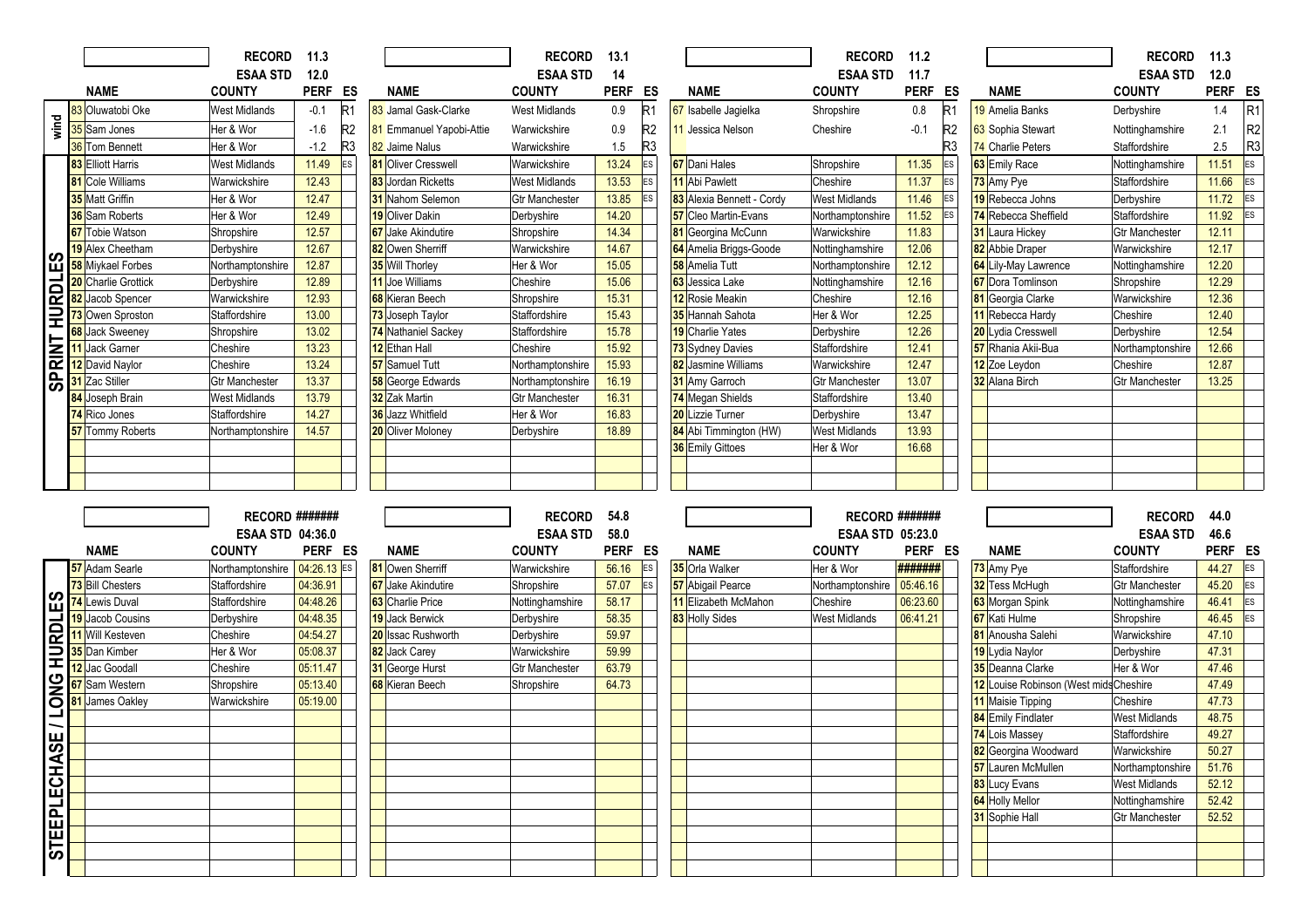| 42.1<br>48.8<br><b>RECORD</b><br><b>RECORD</b>                                                                            | 46.8<br><b>RECORD</b>                                          |
|---------------------------------------------------------------------------------------------------------------------------|----------------------------------------------------------------|
| <b>ESAA STD</b><br><b>ESAA STD</b><br>52.00<br>45.00                                                                      | <b>ESAA STD</b><br>50.20                                       |
| 83 Yes<br>$63$ Yes<br>50.1<br>44.0<br><b>IES</b><br>ES<br>Nottinghamshire<br><b>West Midlands</b><br><b>West Midlands</b> | 48.6<br><b>ES</b>                                              |
| $11$ <sup>Yes</sup><br>$11$ Yes<br>Cheshire<br>50.5<br>44.2<br>Cheshire<br>Nottinghamshire<br>ES<br>ES                    | 49.3                                                           |
| $73$ Yes<br>$35$ <sup>Yes</sup><br>51.3<br>Warwickshire<br>44.4<br>Her & Wor<br>ES<br>Staffordshire<br>ES                 | 49.9<br>ES                                                     |
| 81 YES<br>83 Yes<br>52.1<br>44.6<br>Warwickshire<br>Shropshire<br><b>West Midlands</b><br>ES                              | 50.0<br>ES                                                     |
| $63$ Yes<br>$19$ Yes<br>52.2<br>45.0<br>Derbyshire<br>Nottinghamshire                                                     | 50.8                                                           |
| $57$ Yes<br>$57$ Yes<br>52.3<br>45.2<br>Northamptonshire<br>Derbyshire<br>Northamptonshire                                | 50.9                                                           |
| $73$ <sup>Yes</sup><br><b>67</b> YES<br>52.8<br>46.8<br>Staffordshire<br>Her & Wor                                        | 51.4                                                           |
| $19$ Yes<br>81 YES<br>53.1<br>47.3<br>Warwickshire<br><b>Gtr Manchester</b>                                               | 51.5                                                           |
| 31 Yes<br>47.4<br>Northamptonshire                                                                                        | 51.8                                                           |
| 35 Yes<br>49.02<br>Staffordshire                                                                                          | 52.6                                                           |
|                                                                                                                           | Shropshire<br>Derbyshire<br><b>Gtr Manchester</b><br>Her & Wor |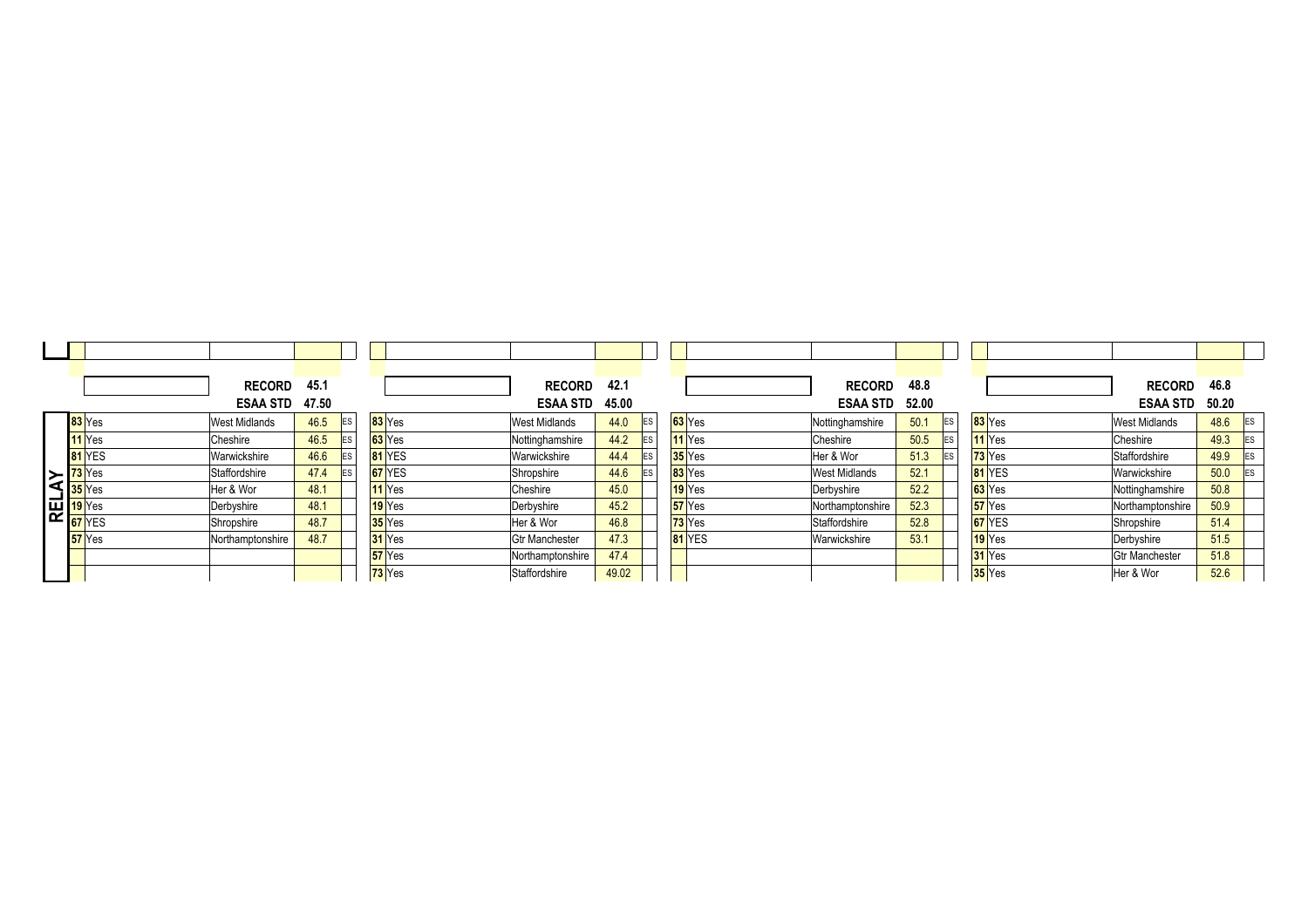| <b>MASON TROPHY MEETING 2017</b>                                              |                      |         |            |                         | Birmingham, Alexander Stadium |         |           |                   |                       |         |            |                      |                  |         |           |
|-------------------------------------------------------------------------------|----------------------|---------|------------|-------------------------|-------------------------------|---------|-----------|-------------------|-----------------------|---------|------------|----------------------|------------------|---------|-----------|
|                                                                               | <b>RECORD</b>        | 1.94    |            |                         | <b>RECORD</b>                 | 2.07    |           |                   | <b>RECORD</b>         | 1.70    |            |                      | <b>RECORD</b>    | 1.76    |           |
|                                                                               | <b>ESAA STD</b>      | 1.72    |            |                         | <b>ESAA STD</b>               | 1.92    |           |                   | <b>ESAA STD</b>       | 1.57    |            |                      | <b>ESAA STD</b>  | 1.62    |           |
| <b>NAME</b>                                                                   | <b>COUNTY</b>        | PERF ES |            | <b>NAME</b>             | <b>COUNTY</b>                 | PERF ES |           | <b>NAME</b>       | <b>COUNTY</b>         | PERF ES |            | <b>NAME</b>          | <b>COUNTY</b>    | PERF ES |           |
| 11 Jacob Thompson                                                             | Cheshire             | 1.85    | <b>IES</b> | 57 Leon Martin-Evans    | Northamptonshire              | 2.03    | ES        | 83 Rhiana Burrell | <b>West Midlands</b>  | 1.65    | ES         | 35 Emma Sherwood     | Her & Wor        | 1.66    | <b>ES</b> |
| 19 Dan Robinson                                                               | Derbyshire           | 1.65    |            | 83 Ben Saunders         | West Midlands                 | 2.00    | <b>ES</b> | 81 Eloise Nowill  | Warwickshire          | 1.62    | <b>IES</b> | 67 Jess Hibbert      | Shropshire       | 1.56    |           |
| 64 Callum Wright                                                              | Nottinghamshire      | 1.60    |            | 19 Adam Berwick         | Derbyshire                    | 1.90    |           | 68 Rebecca Walker | Shropshire            | 1.51    |            | 58 Jess Robinson     | Northamptonshire | 1.56    |           |
| 20 Wilf Riley                                                                 | Derbyshire           | 1.60    |            | 11 Josh Herrington      | Cheshire                      | 1.85    |           | 11 Lucy Robinson  | Cheshire              | 1.51    |            | 67 Jess Hibbert      | Shropshire       | 1.56    |           |
| 81 Adam Farrow                                                                | Warwickshire         | 1.60    |            | 81 Oliver Cresswell     | Warwickshire                  | 1.80    |           | 57 Millie Watford | Northamptonshire      | 1.51    |            | 58 Jess Robinson     | Northamptonshire | 1.56    |           |
| 73 Kai Brookes                                                                | Staffordshire        | 1.60    |            | 84 Kallum Stephens      | <b>West Midlands</b>          | 1.75    |           | 32 Sarah Colborn  | <b>Gtr Manchester</b> | 1.46    |            | 68 Dora Tomlinson    | Shropshire       | 1.56    |           |
| 63 Max Astlev                                                                 | Nottinghamshire      | 1.55    |            | 82 Rowan Love           | Warwickshire                  | 1.75    |           | 73 Thando Hart    | Staffordshire         | 1.46    |            | 81 Jodie Watson      | Warwickshire     | 1.56    |           |
| 83 Pierce Clisham<br>83 Pierce Clishan<br>82 George Fox Ru<br>74 Thomas Allen | <b>West Midlands</b> | 1.50    |            | 64 Harry Whyley         | Nottinghamshire               | 1.75    |           | 63 Saffron Fowler | Nottinghamshire       | 1.46    |            | 82 Anna Ivanova      | Warwickshire     | 1.56    |           |
| 82 George Fox Rowe                                                            | Warwickshire         | 1.50    |            | 63 Cameron Darkin-Price | Nottinghamshire               | 1.75    |           | 20 Emily White    | Derbyshire            | 1.41    |            | 64 Chloe Alcock      | Nottinghamshire  | 1.56    |           |
|                                                                               | Staffordshire        | 1.50    |            | 31 Jaylynn Fyne         | <b>Gtr Manchester</b>         | 1.75    |           | 12 Poppy Dutton   | Cheshire              | 1.41    |            | 19 Orla McFarlane    | Derbyshire       | 1.51    |           |
| 35 Jamie Wood                                                                 | Her & Wor            | 1.50    |            | 58 Bailey Swift         | Northamptonshire              | 1.65    |           | 64 Olivia Hooper  | Nottinghamshire       | 1.41    |            | 11 Amelia Atkinson   | Cheshire         | 1.51    |           |
|                                                                               |                      |         |            | 36 Thomas Southam       | Her & Wor                     | 1.65    |           | 36 Amber Hopkins  | Her & Wor             | 1.41    |            | 63 Sophie Hodgson    | Nottinghamshire  | 1.51    |           |
|                                                                               |                      |         |            | 73 Nathaniel Sackey     | Staffordshire                 | 1.65    |           | 67 Sophie Vernon  | Shropshire            | 1.41    |            | 57 Eleanor Macintosh | Northamptonshire | 1.46    |           |
|                                                                               |                      |         |            |                         |                               |         |           | 31 Olivia Tracev  | <b>Gtr Manchester</b> | 1.41    |            | 36 Alex Ward         | Her & Wor        | 1.46    |           |
|                                                                               |                      |         |            |                         |                               |         |           | 82 Evie Lowe      | Warwickshire          | 1.36    |            | 54 Alex Ward         | Her & Wor        | 1.46    |           |
|                                                                               |                      |         |            |                         |                               |         |           | 35 Lucy Marriott  | Her & Wor             | 1.36    |            | 54 Alex Ward         | Her & Wor        | 1.46    |           |
|                                                                               |                      |         |            |                         |                               |         |           |                   |                       |         |            | 73 Loxi Abbott       | Staffordshire    | 1.41    |           |
|                                                                               |                      |         |            |                         |                               |         |           |                   |                       |         |            |                      |                  |         |           |
|                                                                               |                      |         |            |                         |                               |         |           |                   |                       |         |            |                      |                  |         |           |
|                                                                               |                      |         |            |                         |                               |         |           |                   |                       |         |            |                      |                  |         |           |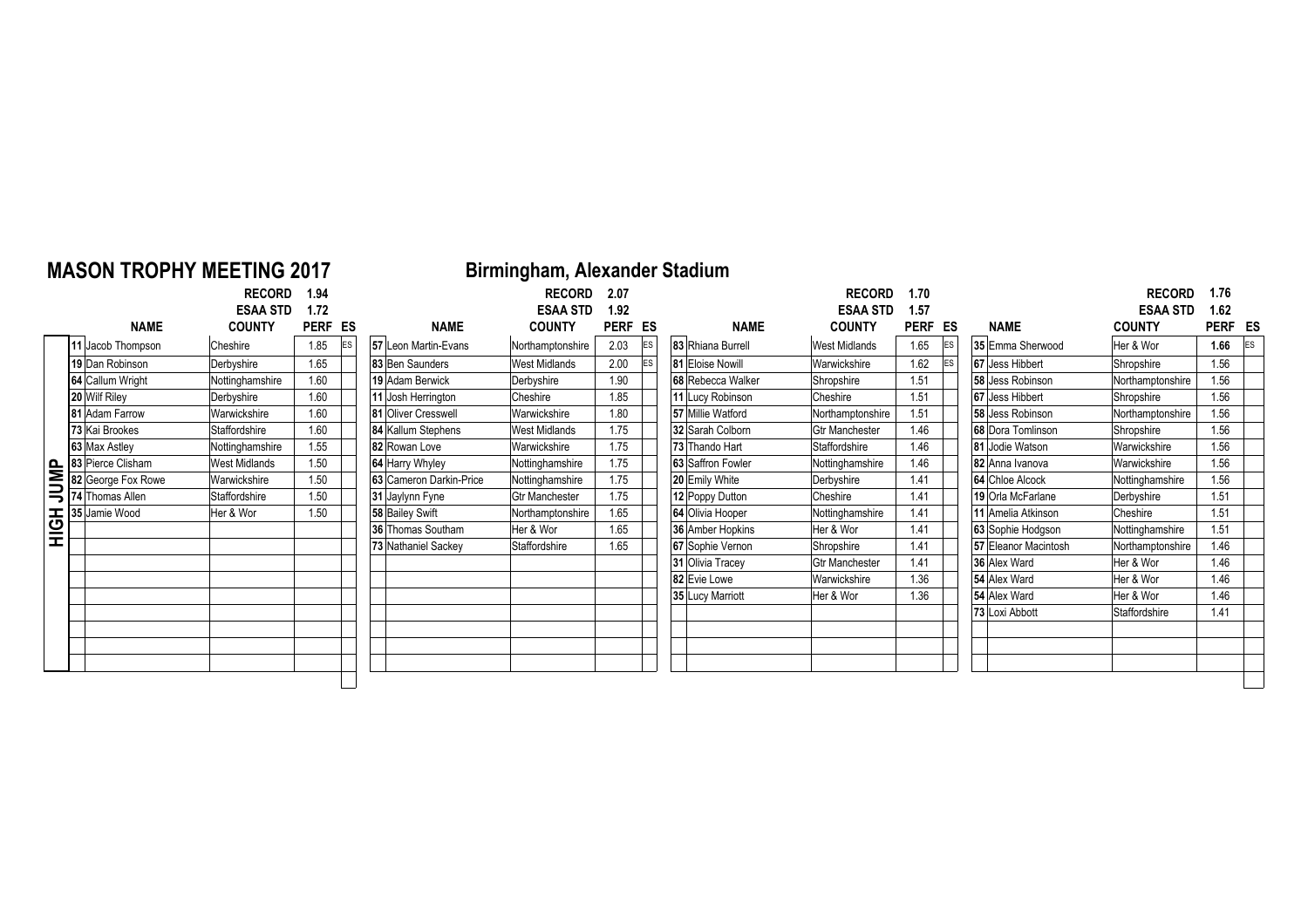|             |                           | <b>RECORD</b><br><b>ESAA STD</b> | 6.57<br>5.75 |    |                          | <b>RECORD</b><br><b>ESAA STD</b> | 7.10<br>6.40 |    |                      | <b>RECORD</b><br><b>ESAA STD</b> | 6.10<br>5.05 |    |                          | <b>RECORD</b><br><b>ESAA STD</b> | 5.96<br>5.25 |           |
|-------------|---------------------------|----------------------------------|--------------|----|--------------------------|----------------------------------|--------------|----|----------------------|----------------------------------|--------------|----|--------------------------|----------------------------------|--------------|-----------|
|             | <b>NAME</b>               | <b>COUNTY</b>                    | PERF ES      |    | <b>NAME</b>              | <b>COUNTY</b>                    | <b>PERF</b>  | ES | <b>NAME</b>          | <b>COUNTY</b>                    | PERF ES      |    | <b>NAME</b>              | <b>COUNTY</b>                    | PERF ES      |           |
|             | 11 Morgan Frith           | Cheshire                         | 6.12         | ES | 11 Luke Southerton       | Cheshire                         | 6.62         | ES | 57 Cleo Martin-Evans | Northamptonshire                 | 5.53         | ES | 63 Emily Race            | Nottinghamshire                  | 5.60         | ES        |
|             | 83 Kyle Boden             | <b>West Midlands</b>             | 5.94         | ES | 83 Henry Thorneywork     | <b>West Midlands</b>             | 6.41         | ES | 31 Grace Goodsall    | <b>Gtr Manchester</b>            | 5.49         | ES | 31 Bethan Murray         | <b>Gtr Manchester</b>            | 5.53         | ES        |
|             | 73 Jacob Booth            | Staffordshire                    | 5.65         |    | 57 Charlie Yates         | Northamptonshire                 | 6.37         |    | 63 Jessica Lake      | Nottinghamshire                  | 5.22         | ES | 64 Molly Palmer          | Nottinghamshire                  | 5.50         | ES        |
|             | 68 Oliver Irving          | Shropshire                       | 5.54         |    | 19 Brendan Foster        | Derbyshire                       | 6.32         |    | 83 Freya Liddington  | <b>West Midlands</b>             | 5.19         | ES | 32 Devon Weymont         | <b>Gtr Manchester</b>            | 5.40         | ES        |
|             | 35 Sam Roberts            | Her & Wor                        | 5.49         |    | 35 Kaisan Tulloch        | Her & Wor                        | 6.25         |    | 58 Ella Watford      | Northamptonshire                 | 5.15         | ES | 36 Ellie England         | Her & Wor                        | 5.33         | ES        |
|             | 12 Sam Burgess            | Cheshire                         | 5.46         |    | 31 Caleb Adenugu         | <b>Gtr Manchester</b>            | 6.23         |    | 12 Anna Crayston     | Cheshire                         | 5.07         | ES | 83 Kaili Woodward        | <b>West Midlands</b>             | 5.30         | ES        |
|             | 58 Joe Bradley            | Northamptonshire                 | 5.40         |    | 12 Logan Fern            | Cheshire                         | 6.07         |    | 11 Simar Hare        | Cheshire                         | 4.96         |    | 19 Hannah Barden         | Derbyshire                       | 5.29         | ES        |
|             | 84 Kudawashe Duma         | <b>West Midlands</b>             | 5.32         |    | 73 Isaac Lewis           | Staffordshire                    | 5.95         |    | 67 Dani Hales        | Shropshire                       | 4.93         |    | 11 Catherine Giller      | Cheshire                         | 5.26         | ES        |
| <b>JNP</b>  | 81 Cole Williams          | Warwickshire                     | 5.27         |    | 84 Morgan Treasure       | <b>West Midlands</b>             | 5.83         |    | 20 Amy Braithwaite   | Derbyshire                       | 4.89         |    | 84 Cynthia Agbor         | <b>West Midlands</b>             | 5.20         |           |
|             | 82 Benjamin Tabberer      | Warwickshire                     | 5.26         |    | 32 Jonathan Abanio       | <b>Gtr Manchester</b>            | 5.80         |    | 64 Maija Purves      | Nottinghamshire                  | 4.87         |    | 35 Danielle Hopkins      | Her & Wor                        | 5.11         |           |
| <b>ONC</b>  | 19 Tyler Stevenson        | Derbyshire                       | 5.11         |    | 63 Cameron Darkin-Price  | Nottinghamshire                  | 5.77         |    | 32 Hannah Cunningham | <b>Gtr Manchester</b>            | 4.87         |    | 20 Alero Etuwewe         | Derbyshire                       | 5.10         |           |
|             | 74 Timothy Li             | Staffordshire                    | 5.10         |    | 64 Joshua Wilson         | Nottinghamshire                  | 5.76         |    | 81 Grace Fairweather | Warwickshire                     | 4.78         |    | 81 Barunka Lowe          | Warwickshire                     | 5.05         |           |
| ⊐           | 63 Ben Mackman            | Nottinghamshire                  | 5.06         |    | 81 Emmanuel Yapobi-Attie | Warwickshire                     | 5.73         |    | 68 Amber Smith       | Shropshire                       | 4.65         |    | 73 Charlie Petesr        | Staffordshire                    | 4.99         |           |
|             | 20 Tom Silcock            | Derbyshire                       | 4.76         |    | 82 Zephan Boxall         | Warwickshire                     | 5.66         |    | 35 Lottie Atkinson   | Her & Wor                        | 4.61         |    | 67 Jess Hibbert          | Shropshire                       | 4.91         |           |
|             |                           |                                  |              |    | 36 Stewart Greenhalgh    | Her & Wor                        | 5.47         |    | 36 Daisy Clements    | Her & Wor                        | 4.52         |    | 74 Rebecca Lawley        | Staffordshire                    | 4.90         |           |
|             |                           |                                  |              |    | 74 Sam Tjon Soel Len     | Staffordshire                    | 5.24         |    | 74 Megan Shields     | Staffordshire                    | 4.51         |    | 12 Marcie Lewis          | Cheshire                         | 4.77         |           |
|             |                           |                                  |              |    | 67 Harry Carson          | Shropshire                       | 5.18         |    | 19 Ella Rush         | Derbyshire                       | 4.51         |    | 82 Charlotte Nash        | Warwickshire                     | 4.49         |           |
|             |                           |                                  |              |    | 58 Finn McCabe           | Northamptonshire                 | 4.85         |    | 73 Niamh Nolan       | Staffordshire                    | 4.47         | ES | 68 Sophie Anderton-Brown | Shropshire                       | 4.49         |           |
|             |                           |                                  |              |    | 20 Jack Hodkin           | Derbyshire                       | 4.27         |    | 82 Megan Burge       | Warwickshire                     | 4.29         | ES | 57 Adele Blenkinsop      | Northamptonshire                 | 4.35         |           |
|             |                           |                                  |              |    |                          |                                  |              |    |                      |                                  |              |    | 58 Holly Barry           | Northamptonshire                 | 4.01         |           |
|             |                           |                                  |              |    |                          |                                  |              |    |                      |                                  |              |    |                          |                                  |              |           |
|             |                           |                                  |              |    |                          |                                  |              |    |                      |                                  |              |    |                          |                                  |              |           |
|             |                           | RECORD 13.56                     |              |    |                          | <b>RECORD</b>                    | 14.76        |    |                      |                                  |              |    | "NEWRECORD               | <b>RECORD</b>                    | 11.69        |           |
|             |                           | <b>ESAA STD</b>                  | 12.00        |    |                          | <b>ESAA STD</b>                  | 13.20        |    |                      |                                  |              |    |                          | <b>ESAA STD</b>                  | 10.90        |           |
|             | <b>NAME</b>               | <b>COUNTY</b>                    | PERF ES      |    | <b>NAME</b>              | <b>COUNTY</b>                    | PERF ES      |    |                      |                                  |              |    | <b>NAME</b>              | <b>COUNTY</b>                    | PERF ES      |           |
|             | 57 Dvontae Augustus       | Northamptonshire                 | 12.57        | ES | 63 Matthew Bondswell     | Nottinghamshire                  | 13.31        | ES |                      |                                  |              |    | 83 Iris Oliarnyk         | <b>West Midlands</b>             | 11.71        | <b>ES</b> |
|             | 67 Thomas Clarke          | Shropshire                       | 12.55        | ES | 35 Kaisan Tulloch        | Her & Wor                        | 13.20        | ES |                      |                                  |              |    | 11 Katie Waterworth      | Cheshire                         | 11.26        | ES        |
|             | 81 Cameron Williams-Stein | Warwickshire                     | 12.29        | ES | 82 Jack King             | Warwickshire                     | 12.40        |    |                      |                                  |              |    | 63 Felicia Moloro        | Nottinghamshire                  | 11.08        | ES        |
|             | 73 Jacob Booth            | Staffordshire                    | 11.89        |    | 81 Jasper Kraamer        | Warwickshire                     | 12.33        |    |                      |                                  |              |    | 67 Bethan Evans          | Shropshire                       | 10.90        | ES        |
|             | 83 Ethan Court            | <b>West Midlands</b>             | 11.87        |    | 36 Finlay Lofters        | Her & Wor                        | 12.05        |    |                      |                                  |              |    | 84 Katie Lund            | <b>West Midlands</b>             | 10.69        |           |
|             | 19 Ben Clipsham           | Derbyshire                       | 11.56        |    | 11 Nathan Wilde          | Cheshire                         | 11.93        |    |                      |                                  |              |    | 12 Emily Jared           | Cheshire                         | 10.60        |           |
|             | 82 Adam Farrow            | Warwickshire                     | 11.35        |    | 64 Joshua Wilson         | Nottinghamshire                  | 11.91        |    |                      |                                  |              |    | 74 Natasha Futter        | Staffordshire                    | 10.51        |           |
|             | 12 Matthew Taylor         | Cheshire                         | 11.32        |    | 84 Olly Carroll          | <b>West Midlands</b>             | 11.57        |    |                      |                                  |              |    | 35 Sophie Welburn        | Her & Wor                        | 10.40        |           |
|             | 63 Rio Joseph             | Nottinghamshire                  | 11.32        |    | 67 Harry Carson          | Shropshire                       | 11.53        |    |                      |                                  |              |    | 64 Chloe Alcock          | Nottinghamshire                  | 10.23        |           |
| <b>SNUT</b> | 20 Chris Turner           | Derbyshire                       | 10.99        |    | 12 Sam McLaughlin        | Cheshire                         | 11.39        |    |                      |                                  |              |    | 68 Sadie Craig           | Shropshire                       | 10.21        |           |
|             | 31 Bec O'Marley           | <b>Gtr Manchester</b>            | 10.97        |    | 57 Bolu Olawaye          | Northamptonshire                 | 11.21        |    |                      |                                  |              |    | 81 Anousha Salehi        | Warwickshire                     | 10.11        |           |
|             | 64 Tom Davies             | Nottinghamshire                  | 10.97        |    | 83 Ben Harrington        | <b>West Midlands</b>             | 11.18        |    |                      |                                  |              |    | 19 Eve Moore             | Derbyshire                       | 9.99         |           |
| TRIPLE      | 84 Ethan Sassman          | <b>West Midlands</b>             | 10.87        |    | 74 Joshua Goodwin        | Staffordshire                    | 11.16        |    |                      |                                  |              |    | 82 Maddie Bromwich       | Warwickshire                     | 9.83         |           |
|             | 35 Joseph Turton          | Her & Wor                        | 10.72        |    |                          |                                  |              |    |                      |                                  |              |    | 32 Jayde Robinson        | <b>Gtr Manchester</b>            | 9.46         |           |
|             | 36 Ethan Hart             | Her & Wor                        | 10.71        |    |                          |                                  |              |    |                      |                                  |              |    | 57 Thea Edwards (wark)   | Northamptonshire                 | 9.06         |           |
|             | 58 Tom Worth              | Northamptonshire                 | 10.49        |    |                          |                                  |              |    |                      |                                  |              |    | 20 Katie Vann            | Derbyshire                       | 8.09         |           |
|             | 11 Louis Davies           | Cheshire                         | 10.26        |    |                          |                                  |              |    |                      |                                  |              |    |                          |                                  |              |           |
|             | 74 HuewlanWright          | Staffordshire                    | 10.15        |    |                          |                                  |              |    |                      |                                  |              |    |                          |                                  |              |           |
|             |                           |                                  |              |    |                          |                                  |              |    |                      |                                  |              |    |                          |                                  |              |           |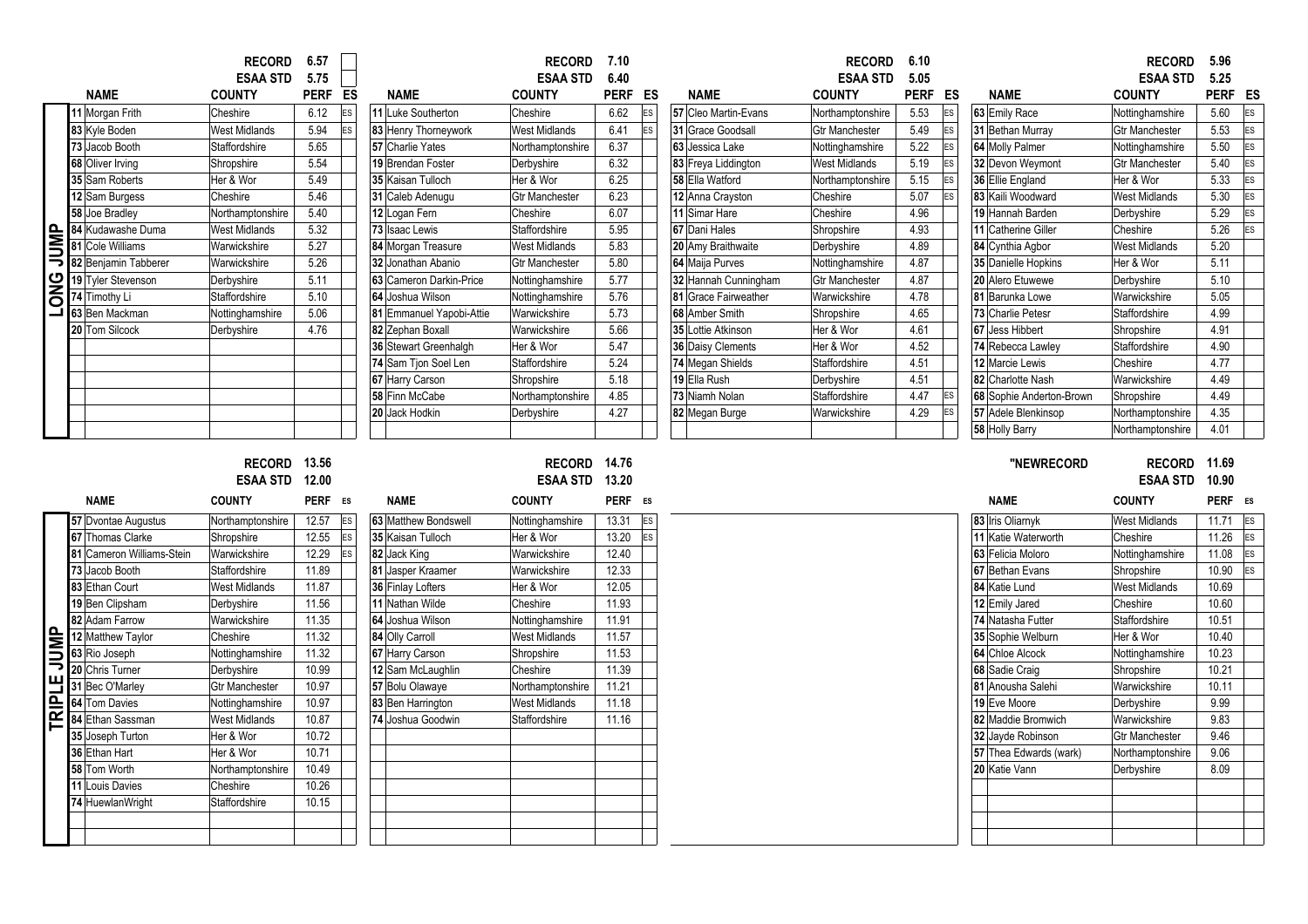|             |                                         | <b>RECORD</b><br><b>ESAA STD</b> | 3.80<br>3.05     |          |                                      | <b>RECORD</b><br><b>ESAA STD</b> | 4.85<br>3.90         |           | "NEWRECORD                        | <b>RECORD</b><br><b>ESAA STD</b>  | 2.75<br>2.75     |           | "NEWRECORD                          | <b>RECORD</b><br><b>ESAA STD</b>      | 3.35<br>3.10     |          |
|-------------|-----------------------------------------|----------------------------------|------------------|----------|--------------------------------------|----------------------------------|----------------------|-----------|-----------------------------------|-----------------------------------|------------------|-----------|-------------------------------------|---------------------------------------|------------------|----------|
|             | <b>NAME</b>                             | <b>COUNTY</b>                    | PERF ES          |          | <b>NAME</b>                          | <b>COUNTY</b>                    | <b>PERF</b>          | ES        | <b>NAME</b>                       | <b>COUNTY</b>                     | PERF ES          |           | <b>NAME</b>                         | <b>COUNTY</b>                         | PERF ES          |          |
|             | 81 Cameron Williams-Stein               | Warwickshire                     | 2.91             |          | 67 Jake Watson                       | Shropshire                       | 4.20                 | ES        | 31 Sophie Ashurst                 | <b>Gtr Manchester</b>             | 3.20             | ES        | 63 Felicia Moloro                   | Nottinghamshire                       | 3.70             | ES       |
|             | 19 Will Foot                            | Derbyshire                       | 2.90             |          | 63 Jacob Clark                       | Nottinghamshire                  | 4.00                 | ES        | 19 Lois Green                     | Derbyshire                        | 2.30             |           | 83 Victoria Barlow (GM)             | <b>West Midlands</b>                  | 3.50             | ES       |
|             | 20 Kofi Afirifah-Mensah                 | Derbyshire                       | 2.50             |          | 81 Dion Love                         | Warwickshire                     | 3.40                 |           | 73 Sian Hubbard                   | Staffordshire                     | 2.20             |           | 31 Lucy Wolfenden                   | <b>Gtr Manchester</b>                 | 3.00             |          |
|             | 11 George Spain                         | Cheshire                         | 2.40             |          | 11 Ewan Bradley                      | Cheshire                         | 3.40                 |           | 83 Kacie Carnall                  | <b>West Midlands</b>              | 2.20             |           | 32 Amy Haslam                       | <b>Gtr Manchester</b>                 | 2.90             |          |
|             |                                         |                                  |                  |          | 73 Tom Benfield                      | <b>Staffordshire</b>             | 3.30                 |           | 11 Lauren Jones                   | Cheshire                          | 2.10             |           | 73 Cara Brown                       | Staffordshire                         | 2.50             |          |
|             |                                         |                                  |                  |          | 31 Karran Kapur                      | <b>Gtr Manchester</b>            | 3.20                 |           |                                   |                                   |                  |           | 81 Georgina Woodward                | Warwickshire                          | 2.40             |          |
|             |                                         |                                  |                  |          | 19 Joe Houghton                      | Derbyshire                       | 2.90                 |           |                                   |                                   |                  |           | 11 Louise Elleray                   | Cheshire                              | 2.30             |          |
|             |                                         |                                  |                  |          |                                      |                                  |                      |           |                                   |                                   |                  |           |                                     |                                       |                  |          |
| POLE VAULT  |                                         |                                  |                  |          |                                      |                                  |                      |           |                                   |                                   |                  |           |                                     |                                       |                  |          |
|             |                                         |                                  |                  |          |                                      |                                  |                      |           |                                   |                                   |                  |           |                                     |                                       |                  |          |
|             |                                         |                                  |                  |          |                                      |                                  |                      |           |                                   |                                   |                  |           |                                     |                                       |                  |          |
|             |                                         |                                  |                  |          |                                      |                                  |                      |           |                                   |                                   |                  |           |                                     |                                       |                  |          |
|             |                                         |                                  |                  |          |                                      |                                  |                      |           |                                   |                                   |                  |           |                                     |                                       |                  |          |
|             |                                         |                                  |                  |          |                                      |                                  |                      |           |                                   |                                   |                  |           |                                     |                                       |                  |          |
|             |                                         |                                  |                  |          |                                      |                                  |                      |           |                                   |                                   |                  |           |                                     |                                       |                  |          |
|             |                                         |                                  |                  |          |                                      |                                  |                      |           |                                   |                                   |                  |           |                                     |                                       |                  |          |
|             |                                         |                                  |                  |          |                                      |                                  |                      |           |                                   |                                   |                  |           |                                     |                                       |                  |          |
|             |                                         |                                  |                  |          |                                      |                                  |                      |           |                                   |                                   |                  |           |                                     |                                       |                  |          |
|             |                                         |                                  |                  |          |                                      |                                  |                      |           |                                   |                                   |                  |           |                                     |                                       |                  |          |
|             |                                         |                                  |                  |          |                                      |                                  |                      |           |                                   |                                   |                  |           |                                     |                                       |                  |          |
|             |                                         |                                  |                  |          |                                      |                                  |                      |           |                                   |                                   |                  |           |                                     |                                       |                  |          |
|             |                                         | RECORD 17.72                     |                  |          |                                      | <b>RECORD</b>                    | 18.71                |           |                                   | <b>RECORD</b>                     | 12.90            |           |                                     | RECORD 13.83                          |                  |          |
|             | <b>NAME</b>                             | <b>ESAA STD</b><br><b>COUNTY</b> | 12.30<br>PERF ES |          | <b>NAME</b>                          | <b>ESAA STD</b><br><b>COUNTY</b> | 13.20<br><b>PERF</b> | ES        | <b>NAME</b>                       | <b>ESAA STD</b><br><b>COUNTY</b>  | 10.60<br>PERF ES |           | <b>NAME</b>                         | <b>ESAA STD</b><br><b>COUNTY</b>      | 11.40<br>PERF ES |          |
|             |                                         |                                  |                  |          |                                      | Warwickshire                     |                      | ES        |                                   |                                   |                  | <b>ES</b> |                                     | <b>West Midlands</b>                  |                  |          |
|             | 19 Nathan Wright<br>63 Christian Archer | Derbyshire<br>Nottinghamshire    | 12.94<br>12.57   | ES<br>ES | 81 Lewis Byng                        | Nottinghamshire                  | 14.15<br>13.49       | ES        | 19 Kelsey Pearce<br>31 Ava Leigh  | Derbyshire                        | 11.29<br>10.19   |           | 83 Ashleigh Bailey                  | Derbyshire                            | 12.62<br>12.59   | ES       |
|             | 57 Chris Dyrmishi                       | Northamptonshire                 |                  |          | 64 Samuel Peters-Green               |                                  |                      | <b>ES</b> |                                   | <b>Gtr Manchester</b><br>Cheshire |                  |           | 19 Lily Naylor                      |                                       |                  | ES       |
|             | 58 Cameron Gilbert                      | Northamptonshire                 | 12.19<br>11.42   |          | 63 Emeka Ilione<br>19 Tommy Sherwood | Nottinghamshire<br>Derbyshire    | 13.26<br>12.63       |           | 11 Amy Battle<br>57 Maia Reynolds | Northamptonshire                  | 10.15<br>10.07   |           | 31 Holly Benson                     | <b>Gtr Manchester</b><br>Warwickshire | 11.73<br>11.46   | ES<br>ES |
|             | 20 Kurtis England                       | Derbyshire                       | 11.37            |          | 82 Harry Smith                       | Warwickshire                     | 12.16                |           | 58 Amelia Tutt                    | Northamptonshire                  | 9.38             |           | 81 Sophie Hunt<br>84 Zainab Balogun | <b>West Midlands</b>                  | 11.03            |          |
|             | 64 Joshua Chapman                       | Nottinghamshire                  | 11.01            |          | 11 Sam Brookes                       | Cheshire                         | 11.79                |           | 32 Sophie Tilley                  | <b>Gtr Manchester</b>             | 9.33             |           | 57 Lily-May Pursey                  | Northamptonshire                      | 10.66            |          |
|             | 11 Charlie Bancroft                     | Cheshire                         | 10.88            |          | 35 Jack Buttery                      | Her & Wor                        | 11.72                |           | 35 Emily Jarvis                   | Her & Wor                         | 8.98             |           | 58 Ellie Taylor                     | Northamptonshire                      | 10.25            |          |
|             | 81 Ardal Yallop                         | Warwickshire                     | 10.74            |          | 83 Sam Grimshaw                      | West Midlands                    | 11.36                |           | 81 Maddie Clark                   | Warwickshire                      | 8.96             |           | 20 Amiee Fellows                    | Derbyshire                            | 10.01            |          |
|             | 35 Brandon Strawbridge                  | Her & Wor                        | 10.68            |          | 12 Tom Yarwood                       | Cheshire                         | 11.12                |           | 82 Abbie Blick                    | Warwickshire                      | 8.66             |           | 67 Milly Gough                      | Shropshire                            | 9.30             |          |
|             | 31 Ayomide Ivienagbor                   | <b>Gtr Manchester</b>            | 10.57            |          | 73 KizitoEtumnu                      | Staffordshire                    | 11.03                |           | 73 Beth Adams                     | Staffordshire                     | 8.23             |           | 73 Eve Adshead                      | Staffordshire                         | 9.28             |          |
|             | 32 David Okega                          | <b>Gtr Manchester</b>            | 10.34            |          | 36 Nathan Kelly                      | Her & Wor                        | 11.03                |           | 63 Christine Bailey               | Nottinghamshire                   | 8.16             |           | 82 Georgi Jones                     | Warwickshire                          | 9.15             |          |
| <b>SHOT</b> | 67 Jack Sweeney                         | Shropshire                       | 9.94             |          | 84 Tom O'Hanlon                      | <b>West Midlands</b>             | 11.03                |           | 83 Tilli Hopson                   | <b>West Midlands</b>              | 8.04             |           | 63 Toto Oyetan                      | Nottinghamshire                       | 9.10             |          |
|             | 36 Vansh Ladwa                          | Her & Wor                        | 9.90             |          | 74 Kieron Adlington                  | Staffordshire                    | 9.80                 |           | 64 Bethany Gascoigne              | Nottinghamshire                   | 7.99             |           | 36 Emma Brinkley                    | Her & Wor                             | 8.41             |          |
|             | 73 Tom Gibson                           | Staffordshire                    | 9.87             |          | 20 Jonathon Tinson                   | Derbyshire                       | 9.51                 |           | 74 Hannah Sprenglewski            | Staffordshire                     | 7.96             |           | 35 Leyla Eminoglu                   | Her & Wor                             | 8.08             |          |
|             | 83 Lutor Terfa-Teremba                  | <b>West Midlands</b>             | 9.87             |          | 58 Jack Atkinson                     | Northamptonshire                 | 8.53                 |           | <b>67 Lucy McGlinchey</b>         | Shropshire                        | 7.91             |           | 74 Emilia Brownson                  | Staffordshire                         | 7.84             |          |
|             | 74 Dan Gormley                          | Staffordshire                    | 8.42             |          |                                      |                                  |                      |           | 68 Harriet Massey                 | Shropshire                        | 7.86             |           | 11 Amy Brough                       | Cheshire                              | 7.46             |          |
|             |                                         |                                  |                  |          |                                      |                                  |                      |           | 36 Olivia Ratcliffe               | Her & Wor                         | 7.75             |           |                                     |                                       |                  |          |
|             |                                         |                                  |                  |          |                                      |                                  |                      |           | 20                                | 0 Derbyshire                      | 7.64             |           |                                     |                                       |                  |          |
|             |                                         |                                  |                  |          |                                      |                                  |                      |           | 12                                | 0 Cheshire                        | 7.17             |           |                                     |                                       |                  |          |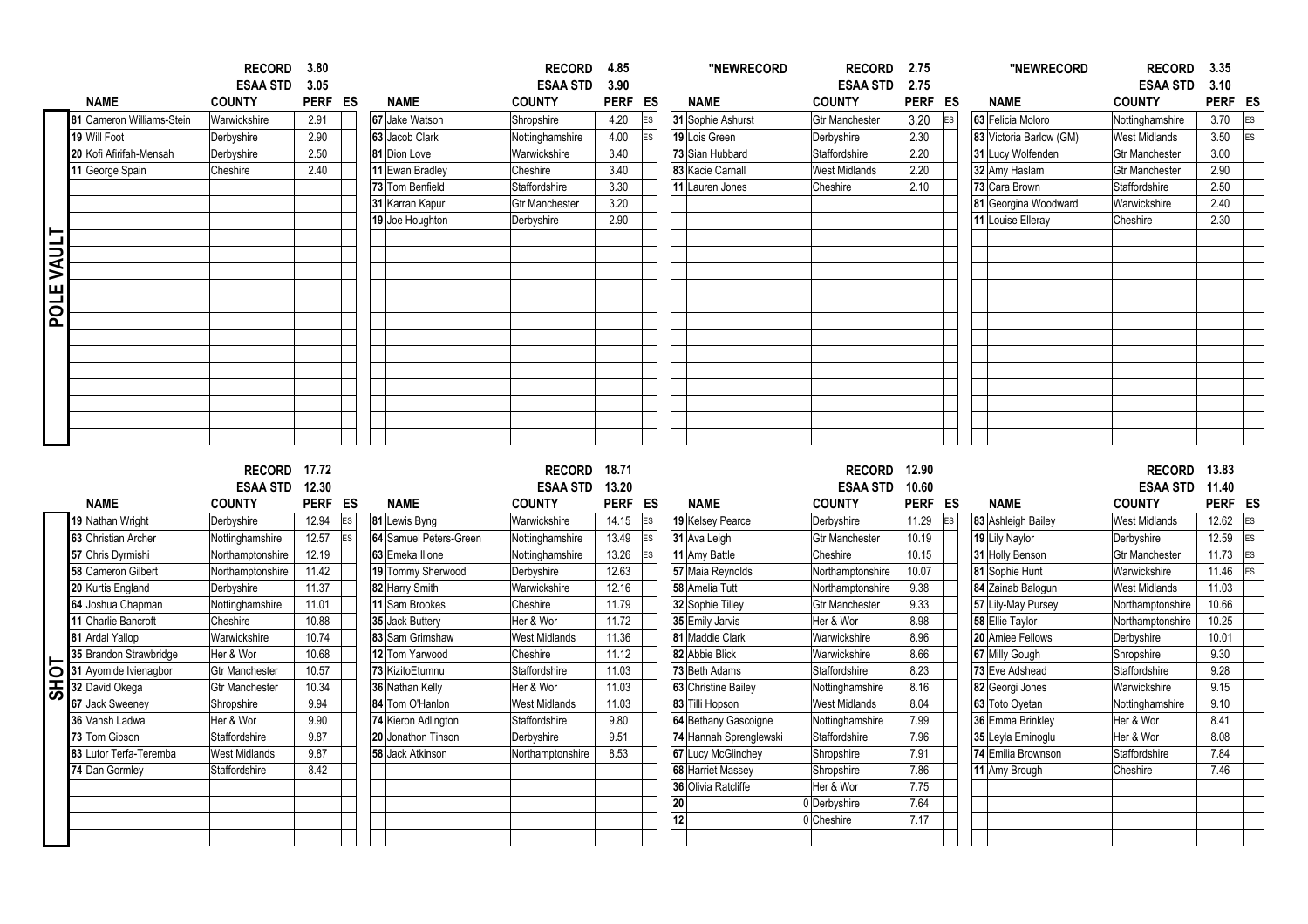| <b>NAME</b>                             | <b>RECORD</b><br><b>ESAA STD</b><br><b>COUNTY</b> | 46.46<br>34.00<br><b>PERF</b> | ES | <b>NAME</b>            | <b>RECORD</b><br><b>ESAA STD</b><br><b>COUNTY</b> | 53.38<br>41.00<br>PERF | ES | <b>NAME</b>            | <b>RECORD</b><br><b>ESAA STD</b><br><b>COUNTY</b> | 36.08<br>27.00<br><b>PERF</b> | ES | <b>NAME</b>             | <b>RECORD</b><br><b>ESAA STD</b><br><b>COUNTY</b> | 45.54<br>33.00<br>PERF ES |           |
|-----------------------------------------|---------------------------------------------------|-------------------------------|----|------------------------|---------------------------------------------------|------------------------|----|------------------------|---------------------------------------------------|-------------------------------|----|-------------------------|---------------------------------------------------|---------------------------|-----------|
| 31 Markus Naidoo                        | <b>Gtr Manchester</b>                             | 35.66                         |    | 11 William Rattray     | Cheshire                                          | 39.70                  |    | 57 Augusta Zakelyte    | Northamptonshire                                  | 31.14                         | ES | 19 Emma Botham          | Derbyshire                                        | 39.17                     | <b>ES</b> |
| 19 Shay Tarbit                          | Derbyshire                                        | 34.90                         |    | 32 George Fitton       | <b>Gtr Manchester</b>                             | 38.73                  |    | 19 Mia Selby           | Derbyshire                                        | 28.56                         |    | 20 Caitlin Emerson      | Derbyshire                                        | 38.43                     | ES        |
| 12 Ruaridh Morgan                       | Cheshire                                          | 34.30                         |    | 12 Jordan Kelly        | Cheshire                                          | 37.91                  |    | 83 Katy Wright         | <b>West Midlands</b>                              | 27.25                         |    | 83 Louise Whitehouse    | <b>West Midlands</b>                              | 28.49                     |           |
| 73 George Bardell                       | Staffordshire                                     | 33.92                         |    | 73 Jack Turner         | Staffordshire                                     | 35.12                  |    | 20 Caitlin Rimmer      | Derbyshire                                        | 26.16                         |    | 74 Tori Hamplett        | Staffordshire                                     | 28.40                     |           |
| 57 Chris Dyrmishi                       | Northamptonshire                                  | 31.45                         |    | 57 Izaiah Maison-Moxam | Northamptonshire                                  | 34.62                  |    | 36 Molly Smith         | Her & Wor                                         | 25.42                         |    | 82 Lauren Ashbourne     | Warwickshire                                      | 26.61                     |           |
| 36 Alexander Hall                       | Her & Wor                                         | 30.28                         |    | 83 James Ward          | <b>West Midlands</b>                              | 33.86                  |    | 84 Lily Allison        | <b>West Midlands</b>                              | 24.61                         |    | 73 Rhianne Moore-Martin | Staffordshire                                     | 25.63                     |           |
| 82 Finn Yallop                          | Warwickshire                                      | 29.42                         |    | 35 Vasilli Berisov     | Her & Wor                                         | 33.65                  |    | 31 Katherine Townsend  | <b>Gtr Manchester</b>                             | 23.93                         |    | 12 Connie Seiler        | Cheshire                                          | 25.44                     |           |
| 83 Leighton Clarke                      | <b>West Midlands</b>                              | 28.24                         |    | 81 Seni Fagbemi        | Warwickshire                                      | 31.61                  |    | 58 Matilda Braithwaite | Northamptonshire                                  | 23.28                         |    | 81 Georgi Jones         | Warwickshire                                      | 23.63                     |           |
| 63 Christian Ulebegor<br>20 Tom Andrews | Nottinghamshire                                   | 28.16                         |    | 31 Fletcher Reid       | <b>Gtr Manchester</b>                             | 30.25                  |    | 63 Rebecca Hales       | Nottinghamshire                                   | 23.11                         |    | 36 Georgia Lees         | Her & Wor                                         | 20.24                     |           |
|                                         | Derbyshire                                        | 28.15                         |    | 36 Chris Telling       | Her & Wor                                         | 29.57                  |    | 12 Evie Tipping        | Cheshire                                          | 22.95                         |    | 67 Abi Watkinson        | Shropshire                                        | 19.76                     |           |
| 58 Giano Winkler<br>11 Adam Howe        | Northamptonshire                                  | 26.65                         |    | 19 Jak Smith           | Derbyshire                                        | 29.00                  |    | 73 Amelia Hadgett      | Staffordshire                                     | 20.95                         |    | 11 Freya White          | Cheshire                                          | 19.49                     |           |
|                                         | Cheshire                                          | 25.96                         |    | 84 Jacob Muteby        | <b>West Midlands</b>                              | 28.72                  |    | 81 Emily Bicknell      | Warwickshire                                      | 20.66                         |    | 84 Ruth Salademi        | <b>West Midlands</b>                              | 19.00                     |           |
| 81 Connor Cooke                         | Warwickshire                                      | 25.18                         |    | 82 Callum Cooke        | Warwickshire                                      | 28.34                  |    | 35 Virginia Lawrence   | Her & Wor                                         | 20.36                         |    | 35 Natasha Exley        | Her & Wor                                         | 17.93                     |           |
| 35 Andrew Roadley                       | Her & Wor                                         | 24.12                         |    | 20 Chris Maltby        | Derbyshire                                        | 26.72                  |    | 67 Julia Rogaczewska   | Shropshire                                        | 20.34                         |    | 57 April Williams       | Northamptonshire                                  | 15.81                     |           |
| 64 Liam McKinlav                        | Nottinghamshire                                   | 23.25                         |    | 74 Steven Taylor       | Staffordshire                                     | 26.58                  |    | 82 Cerys James         | Warwickshire                                      | 19.37                         |    | 58 Jess Pettit          | Northamptonshire                                  | 13.21                     |           |
| 68 oliver Hemming                       | Shropshire                                        | 21.24                         |    | 64 Jacob Careless      | Nottinghamshire                                   | 24.54                  |    | 74 Ellie Allock        | Staffordshire                                     | 18.70                         |    | 64 Millie France        | Nottinghamshire                                   | 11.92                     |           |
|                                         |                                                   |                               |    |                        |                                                   |                        |    | 11 Abbey Brown         | Cheshire                                          | 18.58                         |    |                         |                                                   |                           |           |
|                                         |                                                   |                               |    |                        |                                                   |                        |    | 64 Mia Barnes          | Nottinghamshire                                   | 18.48                         |    |                         |                                                   |                           |           |
|                                         |                                                   |                               |    |                        |                                                   |                        |    | 68 Lucy McGlinchey     | Shropshire                                        | 17.51                         |    |                         |                                                   |                           |           |
|                                         |                                                   |                               |    |                        |                                                   |                        |    |                        |                                                   |                               |    |                         |                                                   |                           |           |
|                                         |                                                   |                               |    |                        |                                                   |                        |    |                        |                                                   |                               |    |                         |                                                   |                           |           |

# RECORD 57.99<br>ESAA STD 43.00

|                | <b>NAME</b>        | <b>COUNTY</b>         | <b>PERF</b> | ES        |
|----------------|--------------------|-----------------------|-------------|-----------|
|                | 12 Elliot Odunaiya | Cheshire              | 46.51       | <b>ES</b> |
|                | 81 Tom D'Souza     | Warwickshire          | 45.28       | <b>ES</b> |
|                | 67 Adam Lloyd      | Shropshire            | 45.22       | ES        |
|                | 19 Marcus Kirby    | Derbyshire            | 41.72       |           |
|                | 58 Kody Johnson    | Northamptonshire      | 40.51       |           |
|                | 31 Robert Hannon   | <b>Gtr Manchester</b> | 39.45       |           |
|                | 20 Joel Naylor     | Derbyshire            | 39.27       |           |
|                | 35 Louis Staley    | Her & Wor             | 38.84       |           |
|                | 57 Jack Chesney    | Northamptonshire      | 36.81       |           |
|                | 36 Reece Westwood  | Her & Wor             | 35.18       |           |
| <b>JAVELIN</b> | 82 Tom Andrews     | Warwickshire          | 34.41       |           |
|                | 84 Rhys Tippings   | <b>West Midlands</b>  | 31.54       |           |
|                | 68 Joseph Cotham   | Shropshire            | 31.08       |           |
|                | 64 Ed Parry        | Nottinghamshire       | 30.99       |           |
|                | 73 Owen Sproston   | Staffordshire         | 30.72       |           |
|                | 11 Ben Kersh       | Cheshire              | 30.14       |           |
|                | 74 Jack Peacock    | Staffordshire         | 28.81       |           |
|                | 83 Finton Hogan    | <b>West Midlands</b>  | 22.51       |           |
|                | 63 Jake Charters   | Nottinghamshire       | 16.38       |           |
|                |                    |                       |             |           |

| <b>NAME</b>           | <b>COUNTY</b>         | <b>PERF</b> | ES |
|-----------------------|-----------------------|-------------|----|
| Harry Ditchfield      | <b>Gtr Manchester</b> | 56.11       | ES |
| Lewis Byng            | Warwickshire          | 48.95       |    |
| Finn Webster          | Cheshire              | 46.53       |    |
| <b>Andrew Barrie</b>  | Derbyshire            | 46.52       |    |
| Fenton Bishop-Timings | Warwickshire          | 44.41       |    |
| Declan Feakes         | <b>Gtr Manchester</b> | 43.32       |    |
| Domonic Shaw          | Northamptonshire      | 42.96       |    |
| Josh Robertson        | Cheshire              | 41.80       |    |
| Aaron Jones           | Derbyshire            | 38.59       |    |
| Samuel Whittingham    | <b>Staffordshire</b>  | 38.45       |    |
| Kai Wyld              | Nottinghamshire       | 36.25       |    |
| Alexander Zowonu      | Nottinghamshire       | 34.39       |    |
|                       | 0 Shropshire          | 33.97       |    |
|                       | 0 Her & Wor           | 31.26       |    |
| <b>Joby Creamer</b>   | Northamptonshire      | 25.88       |    |
| Takunaa Zvavareyi     | <b>West Midlands</b>  | 21.72       |    |
|                       |                       |             |    |
|                       |                       |             |    |
|                       |                       |             |    |
|                       |                       |             |    |
|                       |                       |             |    |

|                        | <b>RECORD</b>                    | 57.99                |    |                          | <b>RECORD</b>                    | 62.66                |     |                     | <b>RECORD</b>                    | 40.85                |    |                     | <b>RECORD</b>                    | 52.12                |
|------------------------|----------------------------------|----------------------|----|--------------------------|----------------------------------|----------------------|-----|---------------------|----------------------------------|----------------------|----|---------------------|----------------------------------|----------------------|
| <b>NAME</b>            | <b>ESAA STD</b><br><b>COUNTY</b> | 43.00<br><b>PERF</b> | ES | <b>NAME</b>              | <b>ESAA STD</b><br><b>COUNTY</b> | 52.00<br><b>PERF</b> | ES  | <b>NAME</b>         | <b>ESAA STD</b><br><b>COUNTY</b> | 33.00<br><b>PERF</b> | ES | <b>NAME</b>         | <b>ESAA STD</b><br><b>COUNTY</b> | 37.00<br><b>PERF</b> |
| <b>Elliot Odunaiya</b> | Cheshire                         | 46.51                | ES | 31 Harry Ditchfield      | <b>Gtr Manchester</b>            | 56.11                | ΙES | 58 Abigail Ward     | Northamptonshire                 | 36.05                | ES | 11 Emma Howe        | Cheshire                         | 45.36                |
| Tom D'Souza            | Warwickshire                     | 45.28                |    | 81 Lewis Byng            | Warwickshire                     | 48.95                |     | 19 Francesca Sharpe | Derbyshire                       | 35.94                | ES | 67 Ellie Vernon     | Shropshire                       | 40.70                |
| Adam Lloyd             | Shropshire                       | 45.22                |    | 12 Finn Webster          | Cheshire                         | 46.53                |     | 83 Jasmine Walker   | <b>West Midlands</b>             | 32.66                |    | 19 Jessie Brown     | Derbyshire                       | 38.50                |
| Marcus Kirby           | Derbyshire                       | 41.72                |    | 19 Andrew Barrie         | Derbyshire                       | 46.52                |     | 11 Meg Evans        | Cheshire                         | 31.84                |    | 83 Imogen Onions    | <b>West Midlands</b>             | 38.16                |
| Kody Johnson           | Northamptonshire                 | 40.51                |    | 82 Fenton Bishop-Timings | Warwickshire                     | 44.41                |     | 84 Sophie Moulding  | <b>West Midlands</b>             | 31.48                |    | 73 Tori Hamplett    | Staffordshire                    | 33.79                |
| Robert Hannon          | <b>Gtr Manchester</b>            | 39.45                |    | 32 Declan Feakes         | <b>Gtr Manchester</b>            | 43.32                |     | 73 Che Muchmauraya  | Staffordshire                    | 28.55                |    | 57 Abigail Pearce   | Northamptonshire                 | 32.86                |
| Joel Naylor            | Derbyshire                       | 39.27                |    | 57 Domonic Shaw          | Northamptonshire                 | 42.96                |     | 63 Alex Arbon       | Nottinghamshire                  | 28.17                |    | 81 Tazmin Chape     | Warwickshire                     | 32.61                |
| Louis Staley           | Her & Wor                        | 38.84                |    | 11 Josh Robertson        | Cheshire                         | 41.80                |     | 67 Lauren Fishman   | Shropshire                       | 27.48                |    | 12 Bethan Kelly     | Cheshire                         | 32.22                |
| <b>Jack Chesney</b>    | Northamptonshire                 | 36.81                |    | 20 Aaron Jones           | Derbyshire                       | 38.59                |     | 68 Millie Hodge     | Shropshire                       | 26.79                |    | 82 Lauren Ashbourne | Warwickshire                     | 31.66                |
| Reece Westwood         | Her & Wor                        | 35.18                |    | 73 Samuel Whittingham    | Staffordshire                    | 38.45                |     |                     |                                  |                      |    | 31 Rebekah Hopper   | <b>Gtr Manchester</b>            | 31.39                |
| Tom Andrews            | Warwickshire                     | 34.41                |    | 64 Kai Wyld              | Nottinghamshire                  | 36.25                |     |                     |                                  |                      |    | 20 Rebecca Wardle   | Derbyshire                       | 30.83                |
| Rhys Tippings          | <b>West Midlands</b>             | 31.54                |    | 63 Alexander Zowonu      | Nottinghamshire                  | 34.39                |     |                     |                                  |                      |    | 84 Tia Nicholls     | <b>West Midlands</b>             | 28.52                |
| Joseph Cotham          | Shropshire                       | 31.08                |    | 68                       | 0 Shropshire                     | 33.97                |     |                     |                                  |                      |    | 58 Lauren McMullen  | Northamptonshire                 | 28.30                |
| IEd Parry              | Nottinghamshire                  | 30.99                |    | 36                       | 0 Her & Wor                      | 31.26                |     |                     |                                  |                      |    | 68 Ellie Shotton    | Shropshire                       | 28.05                |
| Owen Sproston          | Staffordshire                    | 30.72                |    | 58 Joby Creamer          | Northamptonshire                 | 25.88                |     |                     |                                  |                      |    | 35 Jess Surridge    | Her & Wor                        | 25.51                |
| Ben Kersh              | Cheshire                         | 30.14                |    | 83 Takunaa Zvavareyi     | <b>West Midlands</b>             | 21.72                |     |                     |                                  |                      |    | 64 Millie France    | Nottinghamshire                  | 24.65                |
| Jack Peacock           | Staffordshire                    | 28.81                |    |                          |                                  |                      |     |                     |                                  |                      |    | 36 Alannah Moore    | Her & Wor                        | 23.90                |
| Finton Hogan           | <b>West Midlands</b>             | 22.51                |    |                          |                                  |                      |     |                     |                                  |                      |    |                     |                                  |                      |
| Jake Charters          | Nottinghamshire                  | 16.38                |    |                          |                                  |                      |     |                     |                                  |                      |    |                     |                                  |                      |
|                        |                                  |                      |    |                          |                                  |                      |     |                     |                                  |                      |    |                     |                                  |                      |

| ESAA STD<br>43.00 |                          |                  |             |    |    |                          | <b>ESAA SID</b>       | 52.00       |    |                     | ESAA SID         | 33.00             |                     | <b>ESAA STD</b>       | 37.00   |            |
|-------------------|--------------------------|------------------|-------------|----|----|--------------------------|-----------------------|-------------|----|---------------------|------------------|-------------------|---------------------|-----------------------|---------|------------|
|                   | <b>NAME</b>              | <b>COUNTY</b>    | <b>PERF</b> | ES |    | <b>NAME</b>              | <b>COUNTY</b>         | <b>PERF</b> | ES | <b>NAME</b>         | <b>COUNTY</b>    | <b>PERF</b><br>ES | <b>NAME</b>         | <b>COUNTY</b>         | PERF ES |            |
|                   | <b>2</b> Elliot Odunaiya | Cheshire         | 46.51       |    |    | 31 Harry Ditchfield      | <b>Gtr Manchester</b> | 56.11       |    | 58 Abigail Ward     | Northamptonshire | 36.05             | 11 Emma Howe        | Cheshire              | 45.36   | <b>IES</b> |
|                   | Tom D'Souza              | Warwickshire     | 45.28       |    |    | 81 Lewis Byng            | Warwickshire          | 48.95       |    | 19 Francesca Sharpe | Derbyshire       | 35.94             | 67 Ellie Vernon     | Shropshire            | 40.70   |            |
|                   | 7 Adam Lloyd             | Shropshire       | 45.22       |    |    | 12 Finn Webster          | Cheshire              | 46.53       |    | 83 Jasmine Walker   | West Midlands    | 32.66             | 19 Jessie Brown     | Derbyshire            | 38.50   |            |
|                   | Marcus Kirby             | Derbyshire       | 41.72       |    |    | 19 Andrew Barrie         | Derbyshire            | 46.52       |    | 11 Meg Evans        | Cheshire         | 31.84             | 83 Imogen Onions    | <b>West Midlands</b>  | 38.16   |            |
|                   | Kody Johnson             | Northamptonshire | 40.51       |    |    | 82 Fenton Bishop-Timings | Warwickshire          | 44.41       |    | 84 Sophie Moulding  | West Midlands    | 31.48             | 73 Tori Hamplett    | Staffordshire         | 33.79   |            |
|                   | Robert Hannon            | Gtr Manchester   | 39.45       |    |    | 32 Declan Feakes         | <b>Gtr Manchester</b> | 43.32       |    | 73 Che Muchmauraya  | Staffordshire    | 28.55             | 57 Abigail Pearce   | Northamptonshire      | 32.86   |            |
|                   | Joel Naylor              | Derbyshire       | 39.27       |    |    | 57 Domonic Shaw          | Northamptonshire      | 42.96       |    | 63 Alex Arbon       | Nottinghamshire  | 28.17             | 81 Tazmin Chape     | Warwickshire          | 32.61   |            |
|                   | Louis Staley             | Her & Wor        | 38.84       |    |    | 11 Josh Robertson        | Cheshire              | 41.80       |    | 67 Lauren Fishman   | Shropshire       | 27.48             | 12 Bethan Kelly     | Cheshire              | 32.22   |            |
|                   | Jack Chesney             | Northamptonshire | 36.81       |    |    | <b>20</b> Aaron Jones    | Derbyshire            | 38.59       |    | 68 Millie Hodge     | Shropshire       | 26.79             | 82 Lauren Ashbourne | Warwickshire          | 31.66   |            |
|                   | Reece Westwood           | Her & Wor        | 35.18       |    |    | 73 Samuel Whittingham    | Staffordshire         | 38.45       |    |                     |                  |                   | 31 Rebekah Hopper   | <b>Gtr Manchester</b> | 31.39   |            |
|                   | Tom Andrews              | Warwickshire     | 34.41       |    |    | 64 Kai Wyld              | Nottinghamshire       | 36.25       |    |                     |                  |                   | 20 Rebecca Wardle   | Derbyshire            | 30.83   |            |
|                   | <b>Rhys Tippings</b>     | West Midlands    | 31.54       |    |    | 63 Alexander Zowonu      | Nottinghamshire       | 34.39       |    |                     |                  |                   | 84 Tia Nicholls     | <b>West Midlands</b>  | 28.52   |            |
|                   | Joseph Cotham            | Shropshire       | 31.08       |    | 68 |                          | 0 Shropshire          | 33.97       |    |                     |                  |                   | 58 Lauren McMullen  | Northamptonshire      | 28.30   |            |
|                   | Ed Parry                 | Nottinghamshire  | 30.99       |    |    |                          | 0 Her & Wor           | 31.26       |    |                     |                  |                   | 68 Ellie Shotton    | Shropshire            | 28.05   |            |
|                   | Owen Sproston            | Staffordshire    | 30.72       |    |    | 58 Joby Creamer          | Northamptonshire      | 25.88       |    |                     |                  |                   | 35 Jess Surridge    | Her & Wor             | 25.51   |            |
|                   | Ben Kersh                | Cheshire         | 30.14       |    |    | 83 Takunaa Zvavareyi     | <b>West Midlands</b>  | 21.72       |    |                     |                  |                   | 64 Millie France    | Nottinghamshire       | 24.65   |            |
|                   | Jack Peacock             | Staffordshire    | 28.81       |    |    |                          |                       |             |    |                     |                  |                   | 36 Alannah Moore    | Her & Wor             | 23.90   |            |
|                   | Finton Hogan             | West Midlands    | 22.51       |    |    |                          |                       |             |    |                     |                  |                   |                     |                       |         |            |
|                   | Jake Charters            | Nottinghamshire  | 16.38       |    |    |                          |                       |             |    |                     |                  |                   |                     |                       |         |            |
|                   |                          |                  |             |    |    |                          |                       |             |    |                     |                  |                   |                     |                       |         |            |